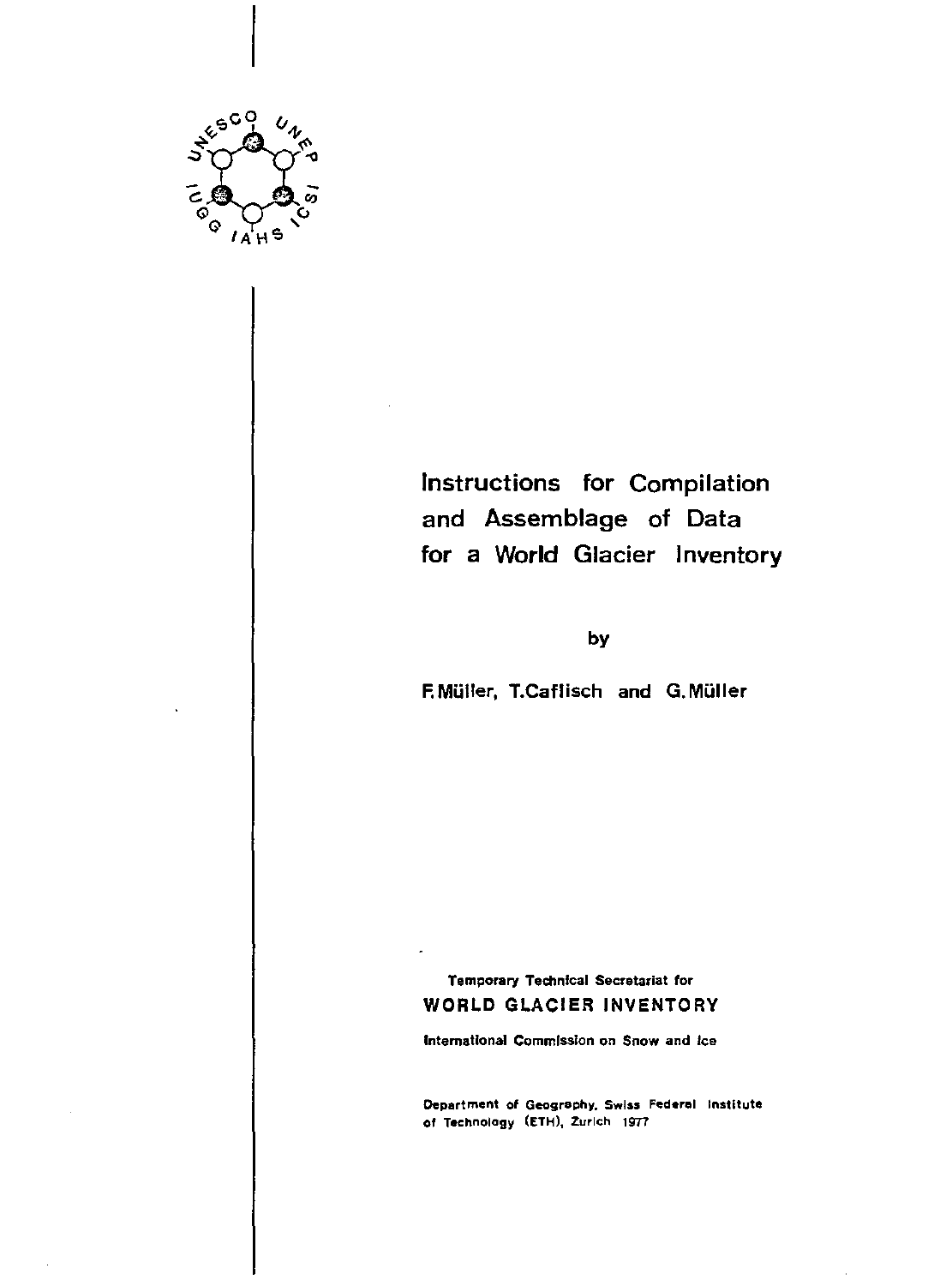**Table of contents** 

 $\mathcal{L}^{\text{max}}_{\text{max}}$ 

 $\mathcal{A}^{\mathcal{A}}$ 

 $\label{eq:2.1} \frac{1}{\sqrt{2}}\int_{\mathbb{R}^3}\frac{1}{\sqrt{2}}\left(\frac{1}{\sqrt{2}}\right)^2\frac{1}{\sqrt{2}}\left(\frac{1}{\sqrt{2}}\right)^2\frac{1}{\sqrt{2}}\left(\frac{1}{\sqrt{2}}\right)^2.$ 

 $\mathcal{L}^{\text{max}}_{\text{max}}$ 

| INTRODUCTION                         | з |  |  |  |
|--------------------------------------|---|--|--|--|
| SNOW AND ICE MASSES TO BE REGISTERED |   |  |  |  |
| (DELINEATION)                        | з |  |  |  |
| SOURCE MATERIAL                      | 5 |  |  |  |
| DATA ORGANIZATION<br>5               |   |  |  |  |
| THE DATA BANK<br>7                   |   |  |  |  |
| COMPLETION OF THE DATA SHEET<br>8    |   |  |  |  |
| APPENDIX:                            |   |  |  |  |
| Denotation of political states       |   |  |  |  |
| Denotation of continents             |   |  |  |  |
| Standard Data Sheet (with example)   |   |  |  |  |
| Specimen punch cards (with example)  |   |  |  |  |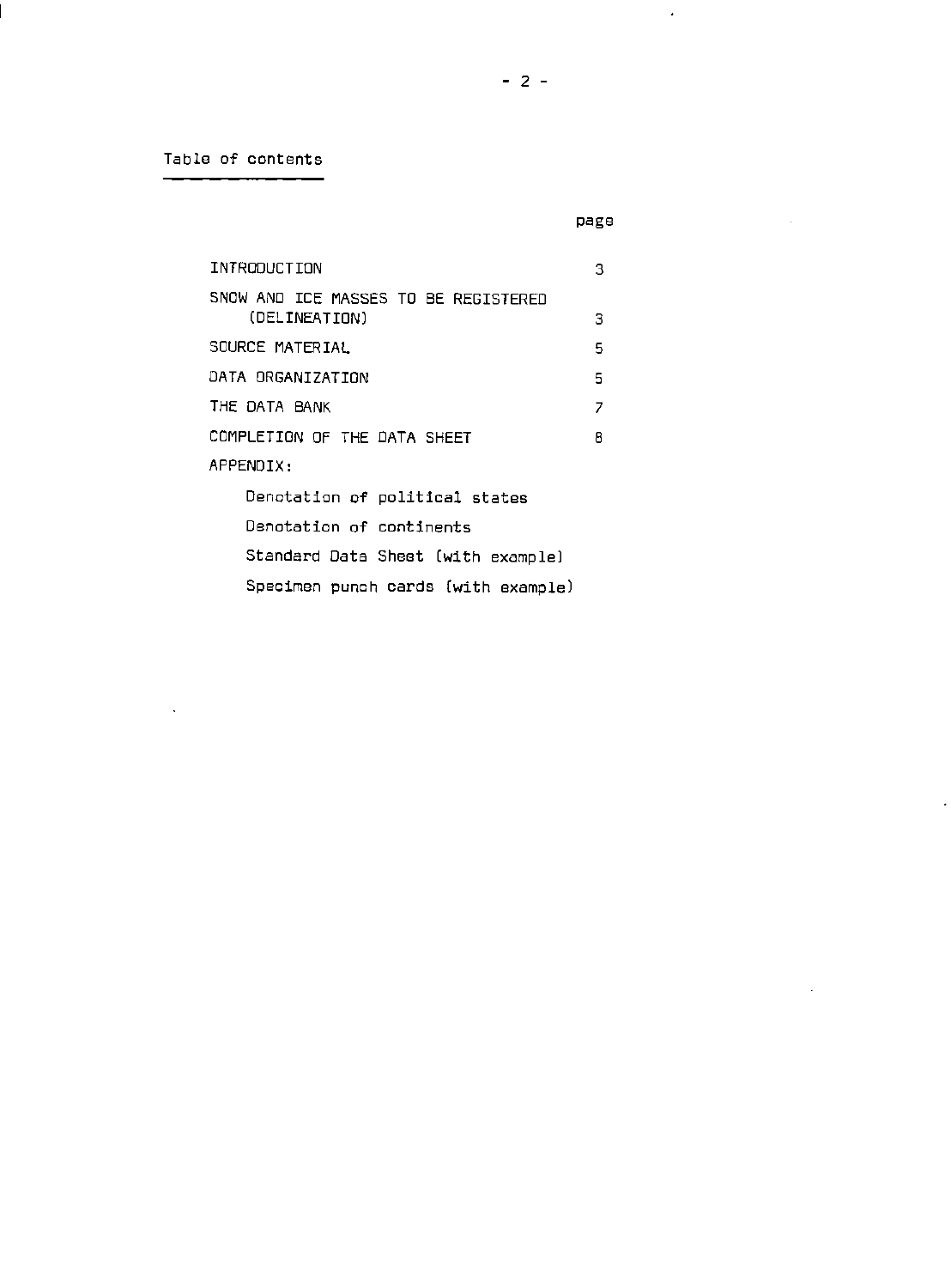#### INTRODUCTION

The UNESCO/lASH pUblication "Perennial ice and snow masses" (Technical Papers in Hydrology, No. 1, Paris, 1970) constituted the first guide for a World Glacier Inventory. To promote and coordinate this work UNESCO. UNEP. IUGG, IAHS and ICSI have set up the Temporarry Technical Secretariat (TTS) for the World Glacier Inventory at the Department of Geography. Swiss Federal Institute of Technology (ETHJ in Zurich. The present "Instructions for Compilation and Assemblage of Data for a World Glacier Inventory" consist essentially af the guidelines already mentioned but. in addition, contain refinements and supplementations. They can also be applied to large parts of the Antarctic and to Greenland, but investigators should get in touch with the TTS before they start work on those areas.

## SNOW AND ICE MASSES TO BE REGISTERED

All perennial snow and ice masses should be registered in the World Glacier Inventory. Measurements of glacier dimensions should be made with respect to the carefully delineated drainage area for each ice stream. Tributaries should be included with main streams when they are not differentiated from one another. If no flow takes place between separate parts of a continuous ice mass they should be treated as separate units.

Delineation of visible ice, firn and snow from rock and debris surfaces for an individual glacier (see Fig. 1) will affect various inventory measurements. Inactive ice must be included in the inventory for hydrological purposes. Marginal and terminal moraines should be included if they contain ice. The "inactive" ice aprons which are frequently to be found above bergschrunds should be regarded as part of the glacier. Glacierets and snow patches of large enough size - if perennial - should also be included in the inventory. Rock glaciers should be included if there is evidence of large ice content.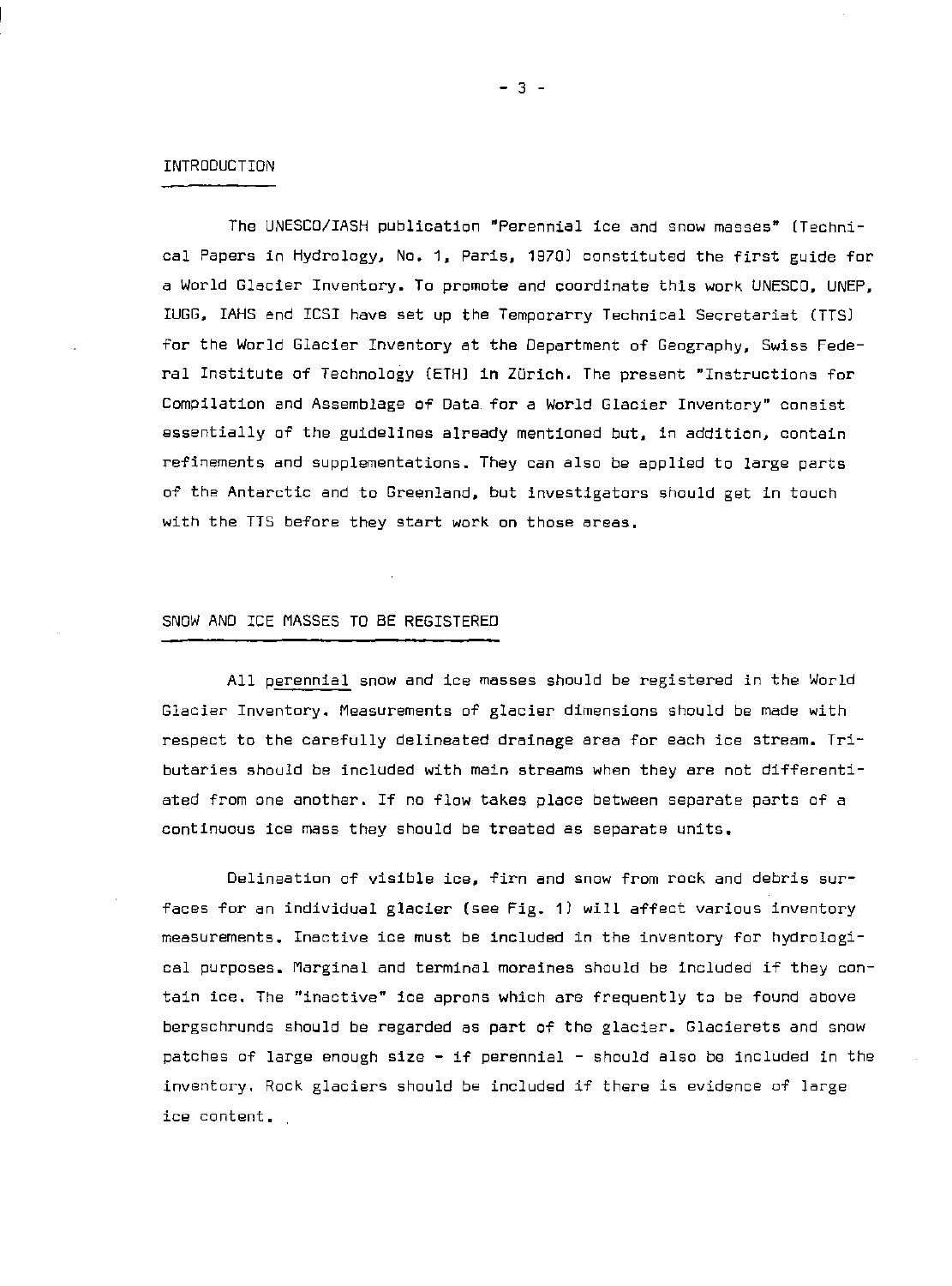#### SOURCE MATERIAL

The primary sources of information are maps. photographs and published accounts. In general. standard topographical maps will be the basic data source. The minimum scale suitable is probably 1:250'000 but. wherever available. larger scales should be used. Unfortunately many topographical maps do not depict the exact shape and precise extent of glaciers and perennial snow fields; consequently it is frequently necessary to check the glaciological information depicted on the map. Inaccuracies must be corrected with the aid of photographs etc. In addition to the largest scale maps available, a regional map of smaller scale - perhaps at 1:500'000 or less. depending upon the size and nature of the glacierized area - will be required to work out the identification and coding system.

Aerial, terrestrial or satellite photographs must be used to substantiate and, where necessary, to improve the glaciological information on the map. In particular, photographs are needed to assess the snow line which is rarely shown on ordinary maps. Much useful information. e.g. relating to firn line position or tongue activity can be found in various publications. It should be incorporated in the inventory and a reference given under 'Remarks'.

#### DATA ORGANIZATION

A data sheet should be completed for every glacier (see following page) and the data should be punched according to a standard format (cf. appendix). Normally a data sheet contains 41 parameters. The largest possible number of parameters should be aimed at. even if not all of them can be assessed. The data should be punched standardized in accordance with the example given (right-oriented, except 'Glacier name' which should be punched left-oriented). The total number of punch cards per glacier varies from a minimum of 3 to a maximum of 99. Detailed instructions for the determination of the different parameters are given on the following pages. The instruc-

- 5 -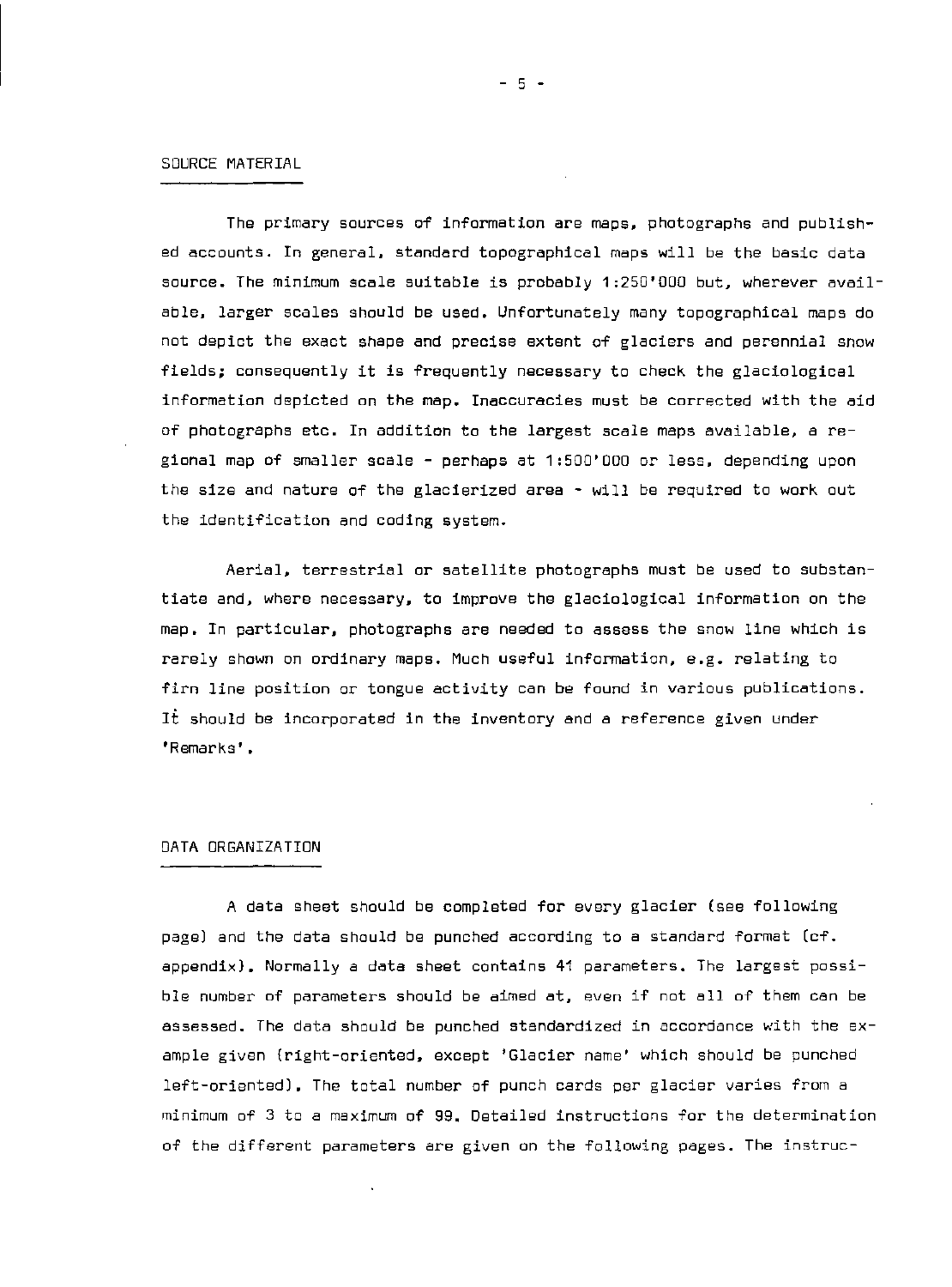Identification / Glacier number<br>
Glacier name Glacier name , , , , , , , , , , , , , , , , , Glacier name<br>
Latitude  $\frac{1}{13}$ <br>
Latitude  $\frac{1}{30}$ <br>
Langitude  $\frac{1}{30}$ <br>
Langitude  $\frac{1}{30}$ <br>
Langitude  $\frac{1}{30}$ <br>
Langitude  $\frac{1}{30}$ '" " Longitude <sup>0</sup> " , , , , • , I· 1 , , ,. <sup>41</sup> 1<sub>33</sub> - سلسلة ا<sub>وق</sub>اء السلطة المسلمة المسلمة التي تعدد المسلمة التي تعدد التي تعدد التي تعدد التي تعدد التي تعدد<br>التي التي تعدد التي تعدد التي تعدد التي تعدد التي تعدد التي تعدد التي تعدد التي تعدد التي تعدد التي تعدد الت Number of drainage basins Number of independent states "' Topographical map used: scale **...**   $\begin{array}{c|c|c|c|c} \hline \mathbf{G} & \mathbf{H} & \mathbf{H} & \mathbf{H} & \mathbf{H} & \mathbf{H} & \mathbf{H} & \mathbf{H} & \mathbf{H} & \mathbf{H} & \mathbf{H} & \mathbf{H} & \mathbf{H} & \mathbf{H} & \mathbf{H} & \mathbf{H} & \mathbf{H} & \mathbf{H} & \mathbf{H} & \mathbf{H} & \mathbf{H} & \mathbf{H} & \mathbf{H} & \mathbf{H} & \mathbf{H} & \mathbf{H} & \mathbf{H} & \mathbf{H} & \mathbf{H}$ , year  $\frac{1}{2}$  , year  $\frac{1}{2}$  ,  $\frac{1}{2}$  ,  $\frac{1}{2}$  ,  $\frac{1}{2}$  $-$  Photographs used: type  $-$ i.  $\frac{1}{24}$   $\left| \frac{1}{24} \right|$ . , " year ~ · 0 Total number of punch cards  $\begin{array}{ccc} \downarrow & \downarrow & \downarrow \\ \downarrow & \downarrow & \downarrow \end{array}$ Running number of punch card Surface area: total (km2) , , , , [ . [ , , , " " " , accuracy .." - , total in the state concerned (km2) , , , , I-I , , ~ ,. · , exposed (km2) , , , , [ -I , , - Area of ablation (km2) ,  $\frac{1}{2}$  ,  $\frac{1}{2}$  ,  $\frac{1}{2}$  ,  $\frac{1}{2}$  ,  $\frac{1}{2}$  $36$   $42$ Area of ablation (km2)<br>Mean width (km)  $\frac{1}{36}$ <br>Mean length (km)  $\frac{1}{36}$ <br>Mean length (km)  $\frac{1}{36}$ <br>I  $\frac{1}{36}$ Mean length (km)<br>Maximum length: total (km) ┸╌╀╼╧╧┹┓<br><u>┇╷╶┠┈╊╺╷┠</u> ليلعلىلين , · Mean length (km)<br>Mean length: total (km) Maximum length: total (km)  $\begin{bmatrix} \frac{1}{36} & \frac{1}{36} & \frac{1}{36} & \frac{1}{36} \\ \frac{1}{36} & \frac{1}{36} & \frac{1}{36} & \frac{1}{36} \\ \frac{1}{36} & \frac{1}{36} & \frac{1}{36} & \frac{1}{36} \\ \frac{1}{36} & \frac{1}{36} & \frac{1}{36} & \frac{1}{36} \\ \frac$ - , exposed (km) **-**.,  $\perp$   $\perp$ 86 |<br>| נ , - ablation area (km) **-** , , I • I , .. 72 ablation area (km)<br>Orientation: accumulation area<br>blation area<br>**•** ablation area , ablation area **-**, 17 18 ,<br>,<br>, , Running number of punch card Highest glacier elevation (m a 5 1) -, , , , .. " Mean glacier elevation (m a • 1) **-**, , " ا<del>لى اخت</del>اب ا 22 ,<br>|<br>| I Mean glacier elevation (m a s l)<br>Lowest glacier elevation: total (m a s l)<br>... ,... ; exposed (m a s l)<br>Mean elevation accumulation area (m a s l)<br>Mean elevation ablation area (m a s l) " n Mean elevation accumulation area (m a • 1) -, , , , <sup>~</sup>" Mean elevation ablation area (m a 5 1) -, , l , " " , . . . Classification -, , '[ "I , , .. .. . Data compiled by: Classification<br>Period for which tongue activity was assessed " I L.l' I <del>...</del><br>55 . Moraines . The set of  $\frac{1}{57}, \frac{1}{58}$ Snow line for total glacier: elevation (m a s l)<br>Snow line for total glacier: elevation (m a s l)<br>cocuracy : accuracy . , accuracy Q,.J , date (day/mo .Iyr. ) lee1 '/1 , Ilr , I 73 Mean depth (m) , , , , , " " accuracy Running number of punch card <u>ਤ</u>

 $\bullet$ 

 $\varepsilon$ 

u

 $\bullet$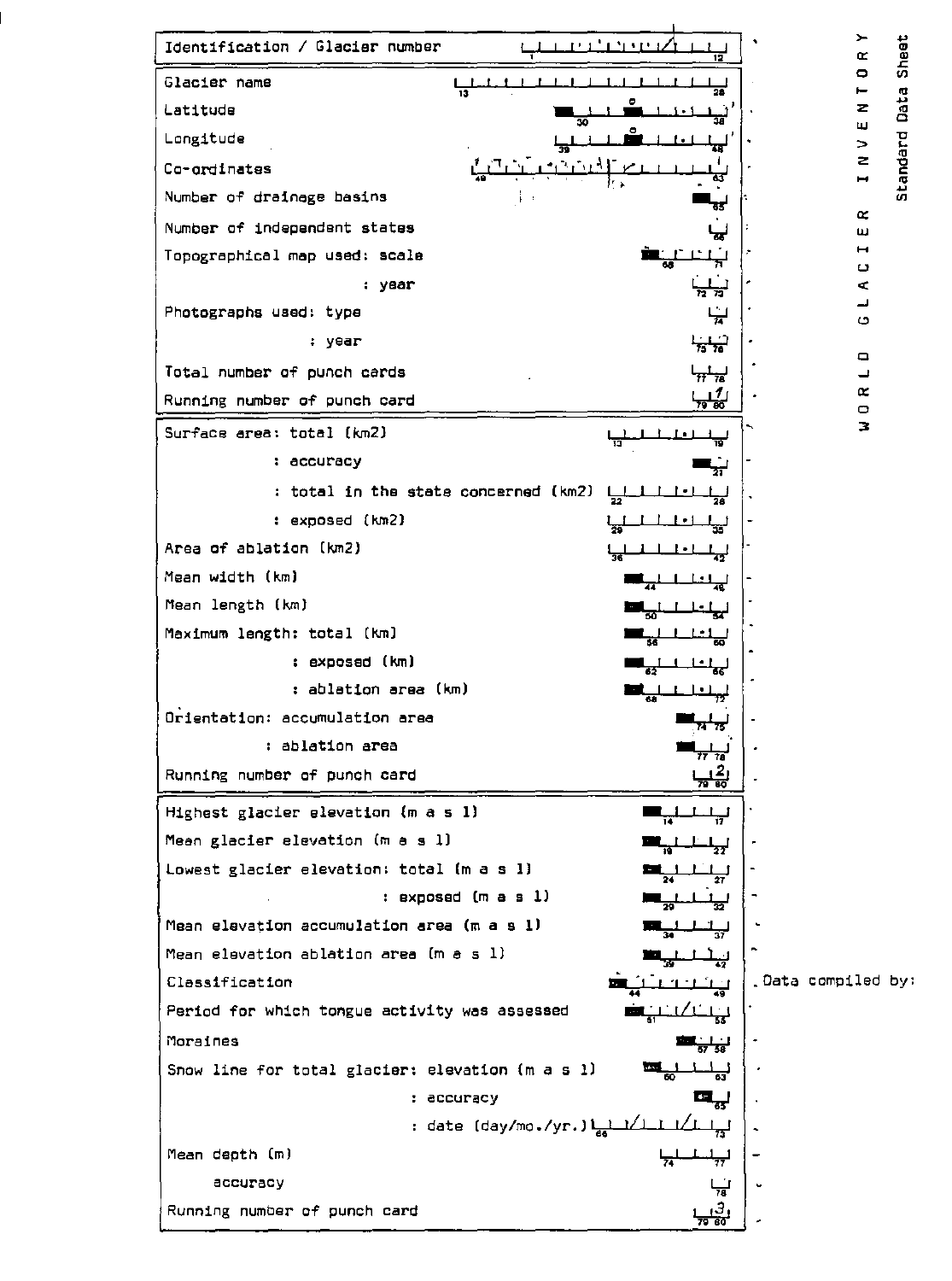tions are based upon the previously mentioned UNESCO/IASH publication. However, specification of the Accumulation Area Ratio AAR and *volume* of ice are omitted in the present instructions; the AAR can be easily computed from 'Area of ablation' and 'Surface area total' whilst the volume of ice is expressed by 'Mean depth' and 'Surface area total'. In most cases the ice thickness must be estimated. Appropriate models should be developed for each area by the local investigators to make regional assessments of ice volumes. For example. the following model was used for the Swiss Alps:

 $\overline{h}$  =  $a + b \sqrt{f}$ 

where  $\overline{h}$  is the mean depth,  $\overline{f}$  the surface area total and a and b are arbitrary parameters that are empirically determined.

The parameters shown in the data sheet must be assessed unchanged as described on the following pages. Additional information will. of course. be welcome and should be given under 'Remarks',

THE DATA BANK

The data bank set up by the TTS *will* consist of:

- complete data for the National Inventories on magnetic tape if possible. The TTS should be consulted first to ensure compatibility of magnetic tapes.
- key maps depicting the various drainage basins.
- index maps with glacier numbers.
- brief topographical and climatological descriptions of the areas of investigation.
- topographical maps of the glacierized areas at the largest possible scale.
- detailed assessments of the ice volumes for each area together with details of the method of estimation. Glacier volumes assessed from local knowledge rather than by a general model would also be valuable.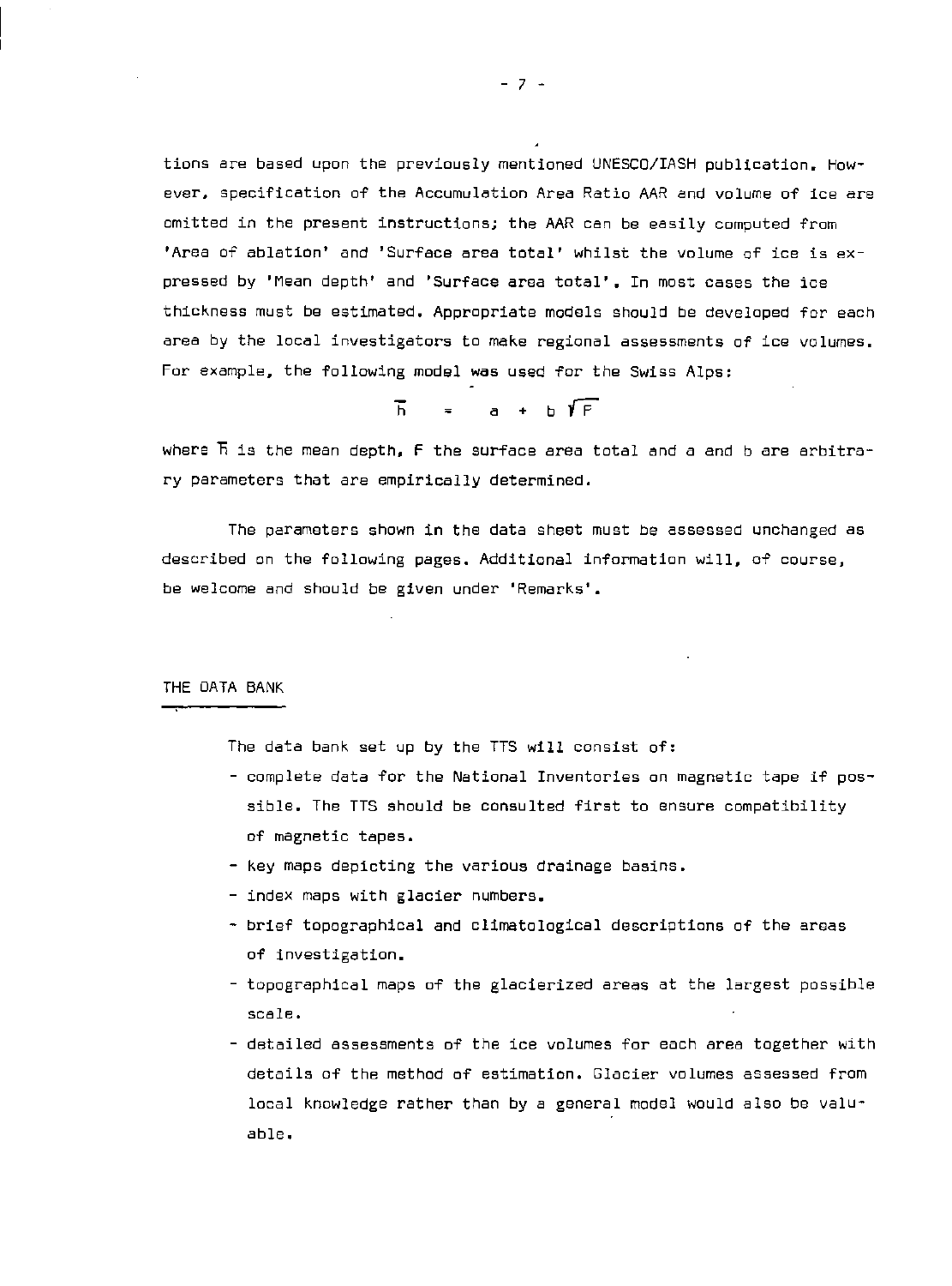### COMPLETION OF THE DATA SHEET

#### - Accuracy

| index | area (%)  | altitude (m)    | depth $(*)$ |
|-------|-----------|-----------------|-------------|
|       | $0 - 5$   | $0 - 25$        | $0 - 5$     |
| 2     | $5 - 10$  | $25 - 50$       | $5 - 10$    |
| 3     | $10 - 15$ | $50 - 100$      | $10 - 20$   |
| 4     | $15 - 25$ | $100 - 200$     | $20 - 30$   |
| 5.    | > 25      | $\geq$<br>- 200 | - 30<br>> ∶ |

## - Identification / Glacier number

Each glacier must have an address which gives. in the first three digits. the name of an independent political state Ccf. appendix). The fourth digit indicates the continent in which the study area lies (cf. appendix). The study area must then be divided and subdivided into drainage basins of first-order  $(A-Z)$ , second-order  $(0-9)$ , third-order  $(0-9)$  and, if necessary, fourth-order (A-Z). see supplement Identification. The lettering and numbering should start fram the mouth of the major stream and proceed clockwise around the basin. A key map. or sequence of maps. must be drawn to show the assigned letters and numbers. Finally, each glacier within the third- or fourth-order drainage basin must be numbered with a maximum of three digits (1-999). Once again the numbering should start at the outlet of the drainage basin and proceed clockwise to 999. Index maps showing the numbering of glaciers should be given.

Example: le.H. .f."'.SI'Y.G/. III "0 "" n H H H H " 0 0 0 W HH < H HO. 0 rr il.:;' rr 0 "" ro rr 0- <sup>n</sup>rr"O "" 0. "" ro "" 0 , m <sup>n</sup>0 ro " 0 0. 0 0. 0 H m rr " " <sup>0</sup> 0 0 0. C W rr "" ro 3 rr 0 " co ro rr 0 m " 0- .., 0 W 0 ""

Investigators working on the same drainage basin should exchange information.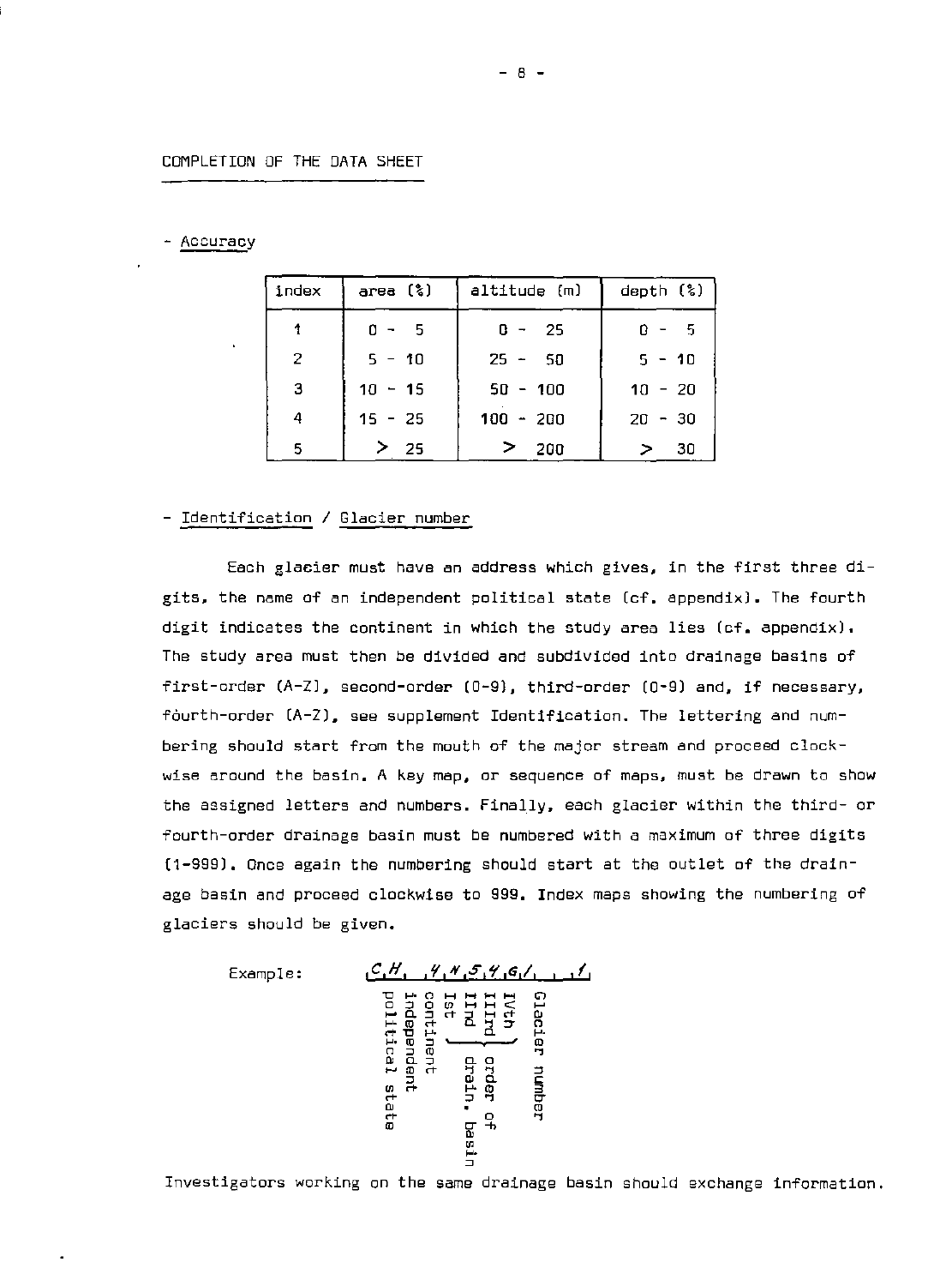#### - Glacier name

If no official name has been assigned to a glacier, then only a well established unofficial name should be given. If a name is too long a meaningful abbreviation of it should be entered. The spelling of the name must be in the Latin alphabet and may consist only of the following characters: A B C D E F G H I J K L M N O P Q R S T U V W X Y Z . In many cases the name must be transliterated into the Latin alphabet.

Example: ЛЕДНИК КАРАУГОМ  $AE$ <sup>HHK</sup> KAPA)<br>KARAUGØM *KARAUGOM LEDNIK* (left-oriented)

### - Latitude. Longitude and Co-ordinates

The location of each glacier should be given, as exactly as possible, in geographical co-ordinates and - wherever possible - in map co-ordinates. e.g. UTM co-ordinates. The point on the glacier whose co-ordinates are given should be in the upper part of the ablation area, in the main stream and sufficiently high so as not to be lost if the glacier retreats. The coding of the map co-ordinates is left unspecified with a maximum of 14 available digits.

#### - Number of drainage basins

An ice mass will often drain into several drainage basins (treated as separate units of the identification code) but cannot be split into separate units. The total number of drainage basins should be given in this field. e.g. 1 for one drainage basin. For identification purposes, however. the ice mass should be assigned to the drainage basin which contains the largest portion of the surface area.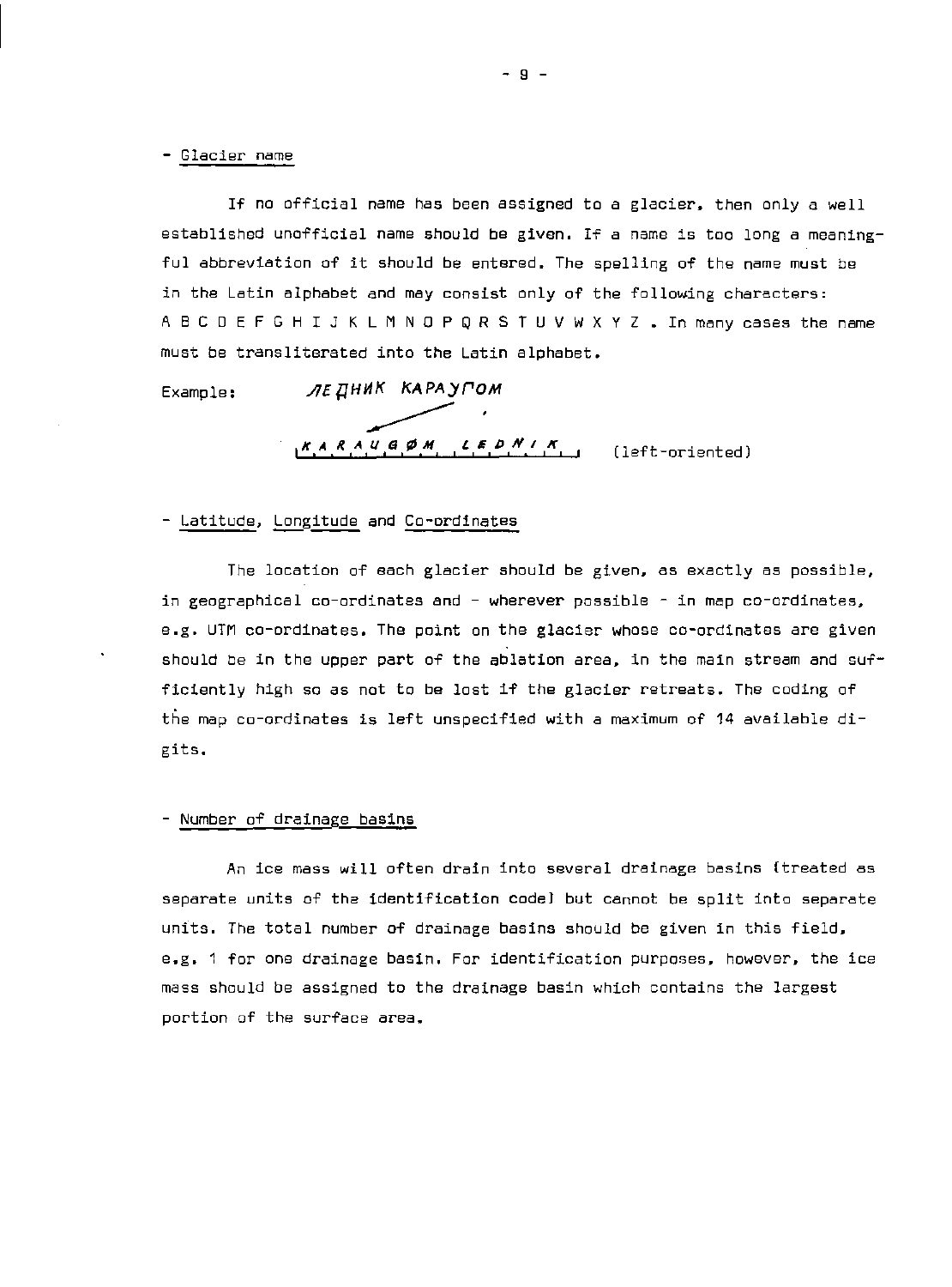#### - Number of independent states

Many glaciers cross international boundaries. The number of states concerned should be noted - even if it is only one - and each state should record its share of the glacier surface under the heading 'Surface area: total in the state concerned', The glacier as a whole, however. will be treated by the investigator of one country only (by agreement between investigators) .

top 0 g rap hie a 1 M a p s and P hot 0 g rap h 5

Depending upon the type of data sources used the following information must be given:

| Data sources for the inventory          | Information              |
|-----------------------------------------|--------------------------|
| official maps only                      | top. map: scale and year |
| photographs only, e.g. satellite images | photos: type and year    |
| official maps corrected with            | top. map: scale and year |
| photographs                             | photos: type and year    |
| new maps based upon photographs         | top. map: scale          |
|                                         | photos: type and year    |

#### - Topographical map used: scale

Should be given in units of 1'000, e.g. 100 for scale  $1:100'000$ . If several maps of different scales are used the scale of the map covering the largest fraction of the surface area should be given.

#### - Topographical map used: year

When possible the year corresponding to the depicted glacier boundaries should be given, otherwise the year of publication of the map covering the largest fraction of the surface area should be given (e.g. 73 for 1973).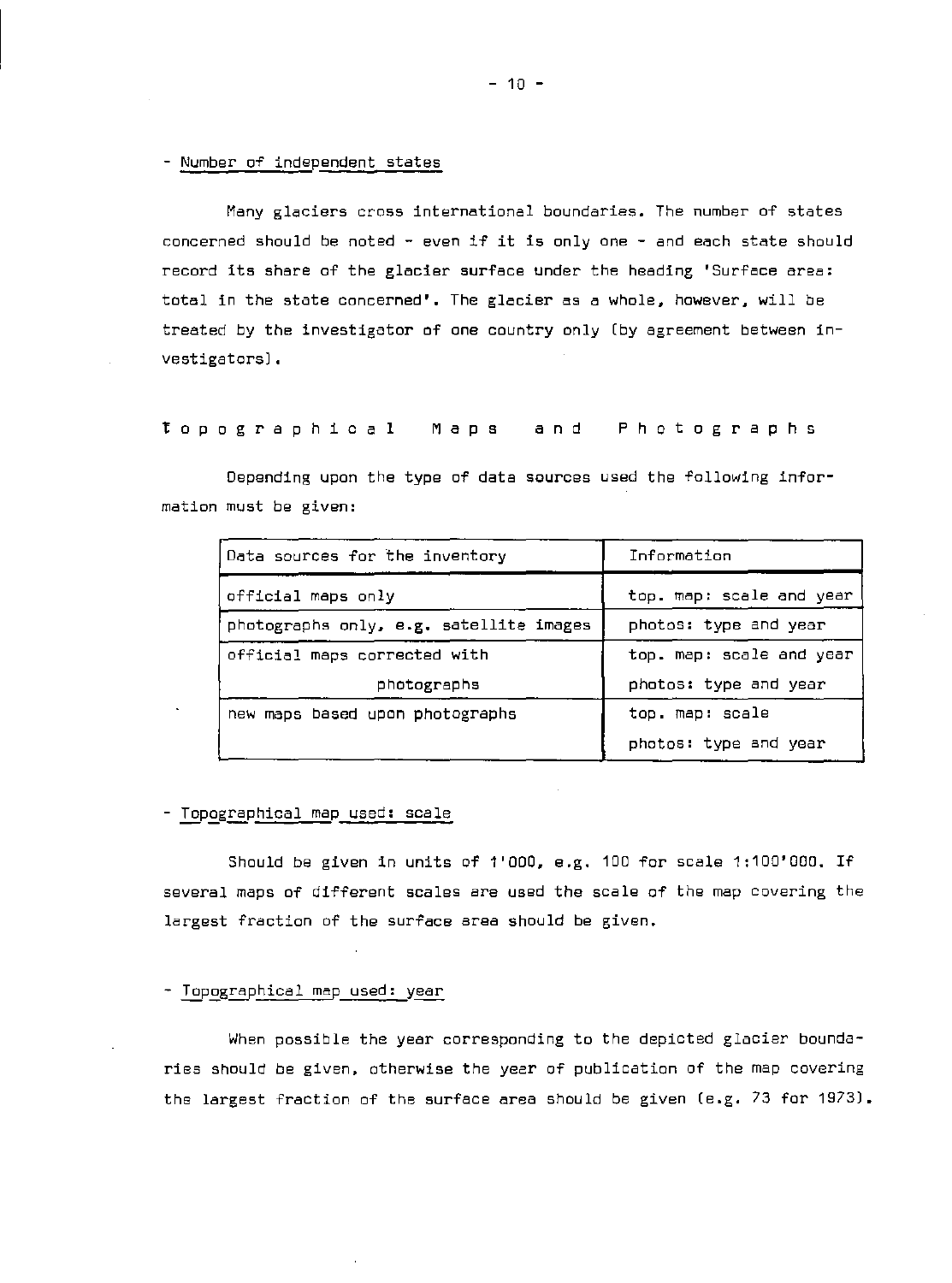- Photographs used: type

| $\cdot$                        |                   | deragoine<br>analyzed<br>with | with<br>tereoscape<br>zed<br>ana1y<br>U. | edo<br>erepsc<br>analyzed<br>흉<br>with<br>hot |                                  |
|--------------------------------|-------------------|-------------------------------|------------------------------------------|-----------------------------------------------|----------------------------------|
| Vertical aerial<br>photographs | $Mp \leq 25'$ ogo | Α                             | E                                        | T                                             |                                  |
|                                | $Mp$ > 25'000     | 8                             | F                                        | J                                             |                                  |
| Oblique aerial<br>photographs  |                   | C                             | G                                        | K                                             | $Mp = photoscale$<br>denominator |
| Terrestrial<br>photographs     |                   | D                             | H                                        |                                               |                                  |

Give type of photo-coverage of the largest fraction of the surface area.

Satellite images:

| Specified resolution<br>[e.g. LANDSAT 2]                                | 79 x 79 m | M  |
|-------------------------------------------------------------------------|-----------|----|
| Specified resolution significantly<br>better than<br>$(e.g.$ LANDSAT 3) | 79 x 79 m | ۰N |
| Specified resolution significantly<br>worse than<br>(e.g. NIMBUS)       | 79 x 79 m |    |

- Photographs used: year

 $\mathbf{v} = \mathbf{v}$ 

Give year (e.g. 73 for 1973) for photographs covering largest fraction of the surface.

 $\sim 10^7$ 

Total number of punch cards

Total number of punch cards for the glacier concerned (including 'Remarks').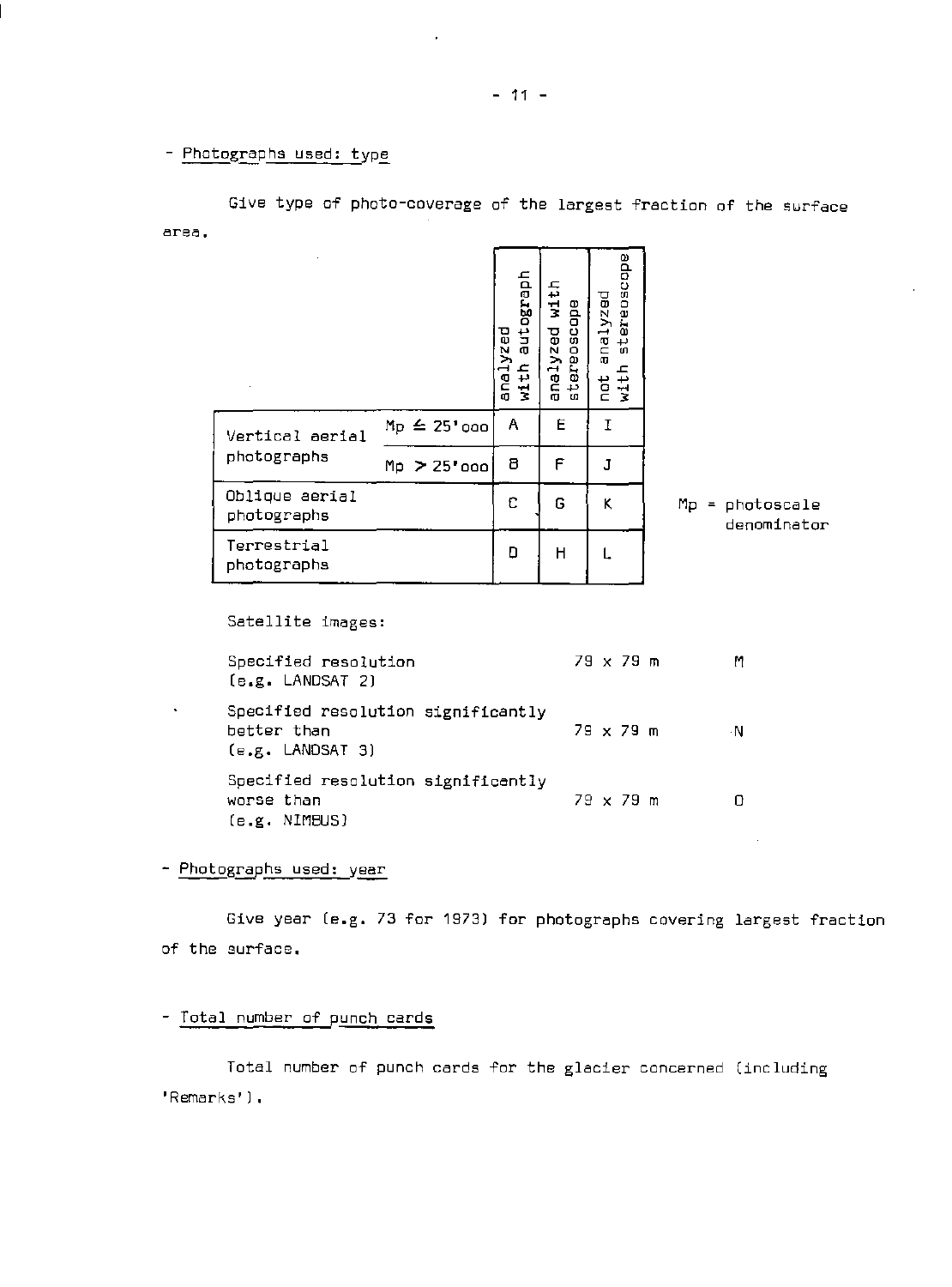- Surface area: total in the state concerned

Must only be given if a glacier crasses international boundaries.

#### $-$  Surface area: exposed

Comprises the part of the total surface area which is not covered with coarse stone material.

#### - Mean width

If a glacier has a uniform width near the tongue, as with valley or outlet glaciers. the mean width should be measured there. Otherwise the corresponding 6 digits should be left blank. An average width. representative of the whole glacier. can be easily obtained from the total surface area and the mean length.

## - Mean length

The average of the lengths of each tributary along its longest flowline to the glacier snout.

#### - Maximum length: total

The longest flowline of the whole glacier. For glaciers which have been ruptured by sliding, only the lengths above and below the rupture should be measured.

#### - Orientation

Orientation of the down-glacier direction according to the eight cardinal points (N. NE. E. SE. S. SW. w. NW) should be given.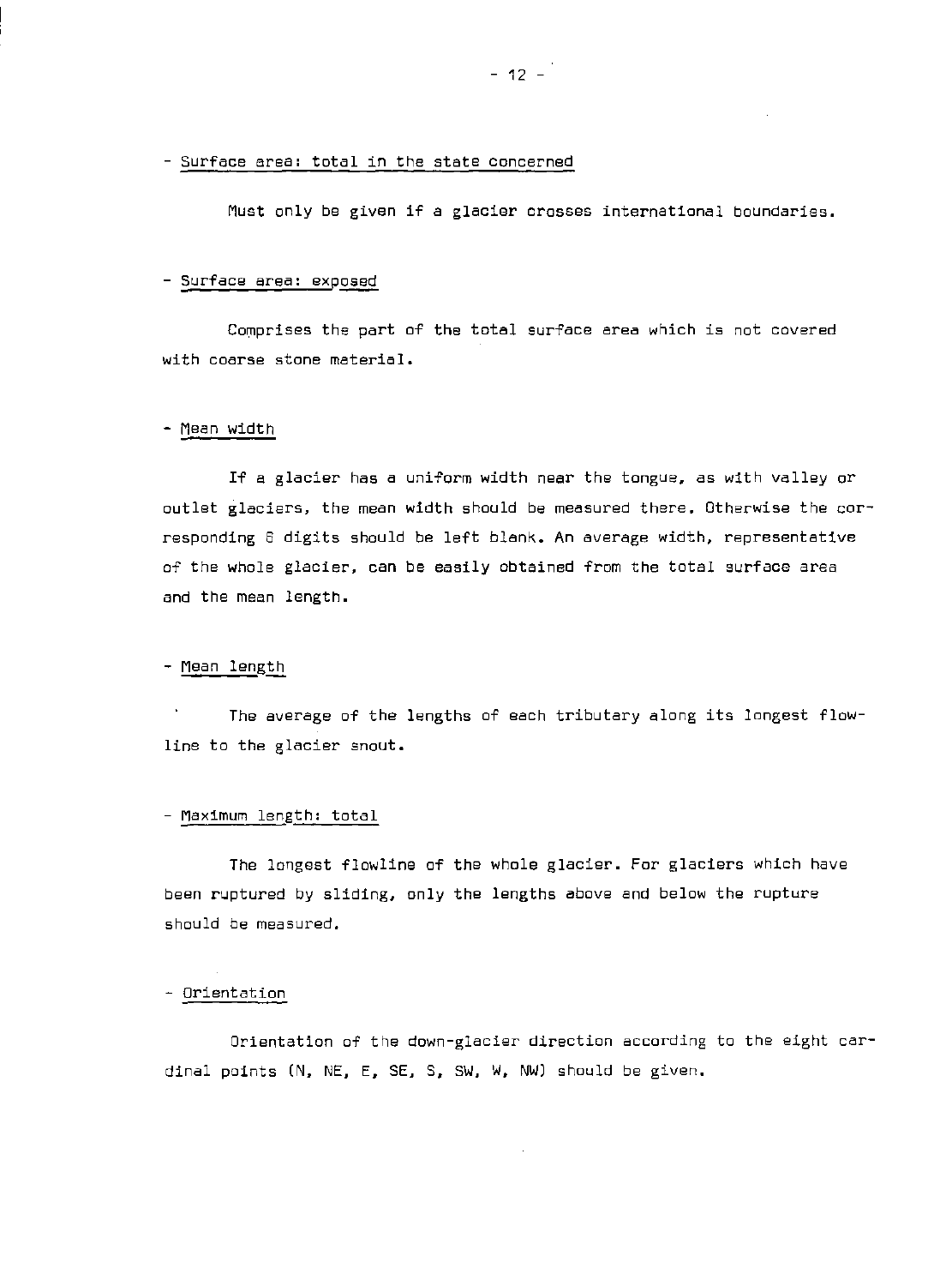- Mean glacier elevation

The contour line which divides the glacier surface in *half.* 

#### - Mean elevation accumulation area, Mean elevation ablation area

The contour lines which divide the accumulation and ablation areas respectively in half.

#### - Classification

A morphological matrix-type classification and description is proposed. Each glacier may be coded as a 6-digit number, the 6 digits being the vertical columns of *Table* 1; the individual numbers for each digit (horizontal row numbers) must be read on the left-hand side. This scheme is a simple key for the classification of all types of glaciers all over the world. It goes without saying, therefore, that it will seem too simple for certain regions.

#### Digit 1 Primary classification

5 *Valley* glacier

| 1 Continental ice sheet | Inundates areas of continental size.                                                                                                                                                                                                         |
|-------------------------|----------------------------------------------------------------------------------------------------------------------------------------------------------------------------------------------------------------------------------------------|
| 2 Ice-field             | More or less horizontal ice mass of sheet<br>or blanket type of a thickness not suffi-<br>cient to obscure the subsurface topogra-<br>phy. It varies in size from features just<br>larger than glacierets to those of conti-<br>nental size. |
| з.<br>Ice cap           | Dome-shaped ice mass with radial flow.                                                                                                                                                                                                       |
| Outlet glacier<br>4.    | Drains an ice-field or ice cap, usually<br>of valley glacier form; the catchment ar-<br>ea may not be clearly delineated (fig. 2a).                                                                                                          |
|                         |                                                                                                                                                                                                                                              |

Flows down a valley; the catchment area is in most cases well defined.

6 Mountain glacier Any shape. sometimes similar to a valley glaCier. but much smaller; frequently located in cirque or niche.

7 Glacieret and snowfield A glacieret is a small ice mass of indefinite shape in hollows. river beds and on protected slopes developed from snow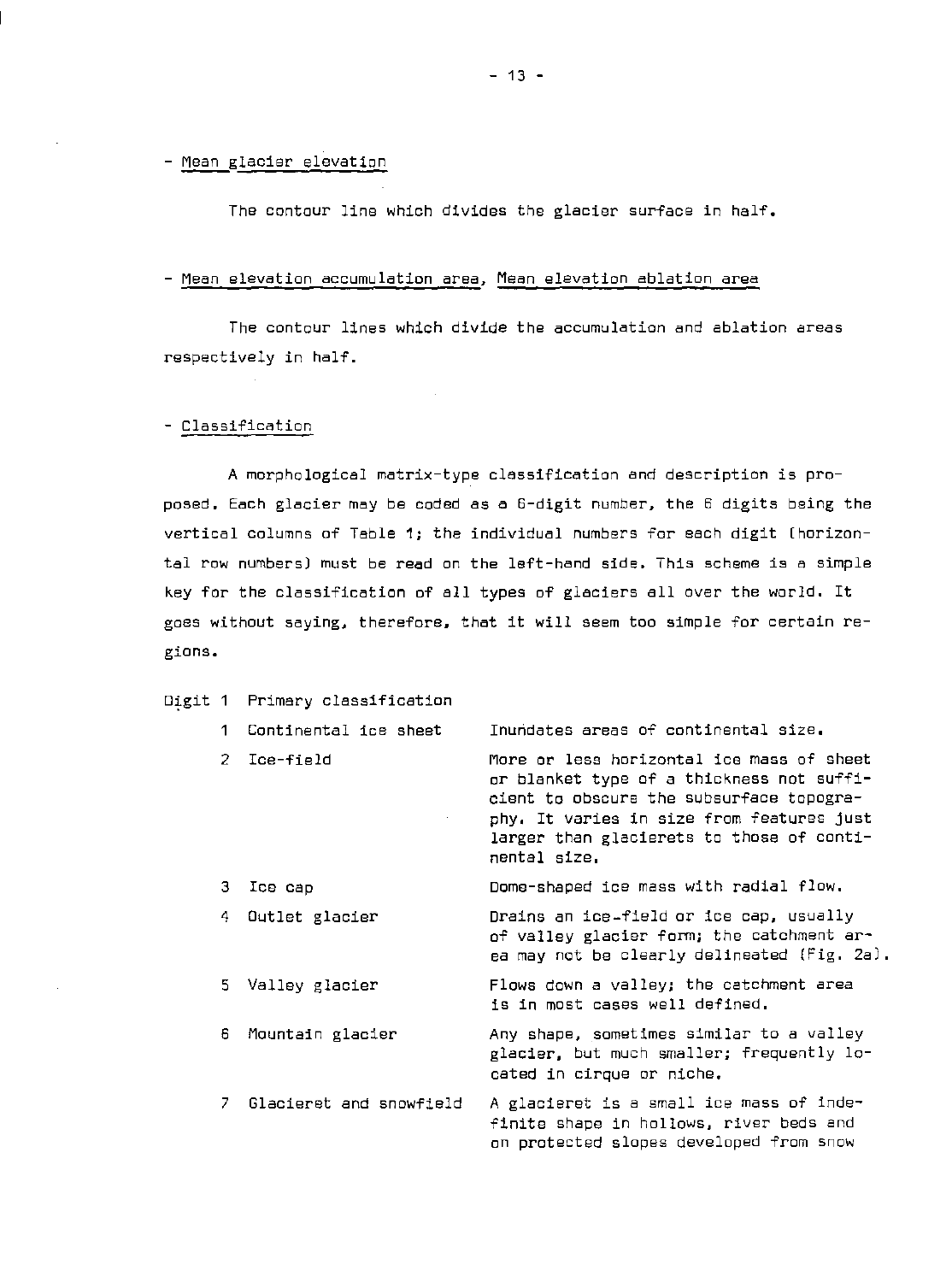|                | Digit 1<br>Primary<br>classification | Digit 2<br>Form       | Digit 3<br>Frontal<br>characteristic | Digit 4<br>Longitudinal<br>profile | Digit 5<br>Major source<br>of nourishment   | Digit 6<br>Activity<br>of tongue |  |
|----------------|--------------------------------------|-----------------------|--------------------------------------|------------------------------------|---------------------------------------------|----------------------------------|--|
| $\mathbf{0}$   | Uncertain<br>or misc.                | Uncertain<br>or misc. | Normal<br>or misc.                   | Uncertain<br>or misc.              | Uncertain<br>or misc.                       | Uncertain                        |  |
| 1              | Continental<br>ice sheet             | Compound<br>hasins    | Piedmont                             | Even;<br>regular                   | Snow and/or<br>drift snow                   | Marked<br>retreat                |  |
| $\overline{2}$ | Ice-field                            | Compound<br>basin     | Expanded foot                        | Hanging                            | Avalanche ice<br>and/or ava-<br>lanche snow | Slight<br>retreat                |  |
| 3              | Ice cap                              | Simple<br>basin       | Lobed                                | Cascading                          | Superimposed<br>ice                         | Stationary                       |  |
| 4              | Outlet<br>glacier                    | Cirque                | Calving                              | Ice-fall                           |                                             | Slight<br>advance                |  |
| 5.             | Valley<br>glacier                    | Niche                 | Confluent                            | Interrupted                        |                                             | Marked<br>advance                |  |
| 6              | Mountain<br>glacier                  | Crater                |                                      |                                    |                                             | Possible<br>surge                |  |
| $\overline{7}$ | Glacieret<br>and snowfield           | Ice<br>apron          |                                      |                                    |                                             | Known<br>surge                   |  |
| 8              | Ice shelf                            | Group                 |                                      |                                    |                                             | Oscillating                      |  |
| 9              | Rock glacier                         | Remnant               |                                      |                                    |                                             |                                  |  |

Table 1 Glacier classification and description

 $\sim$ 

 $\mathcal{L}$ 

 $\sim 10^{-1}$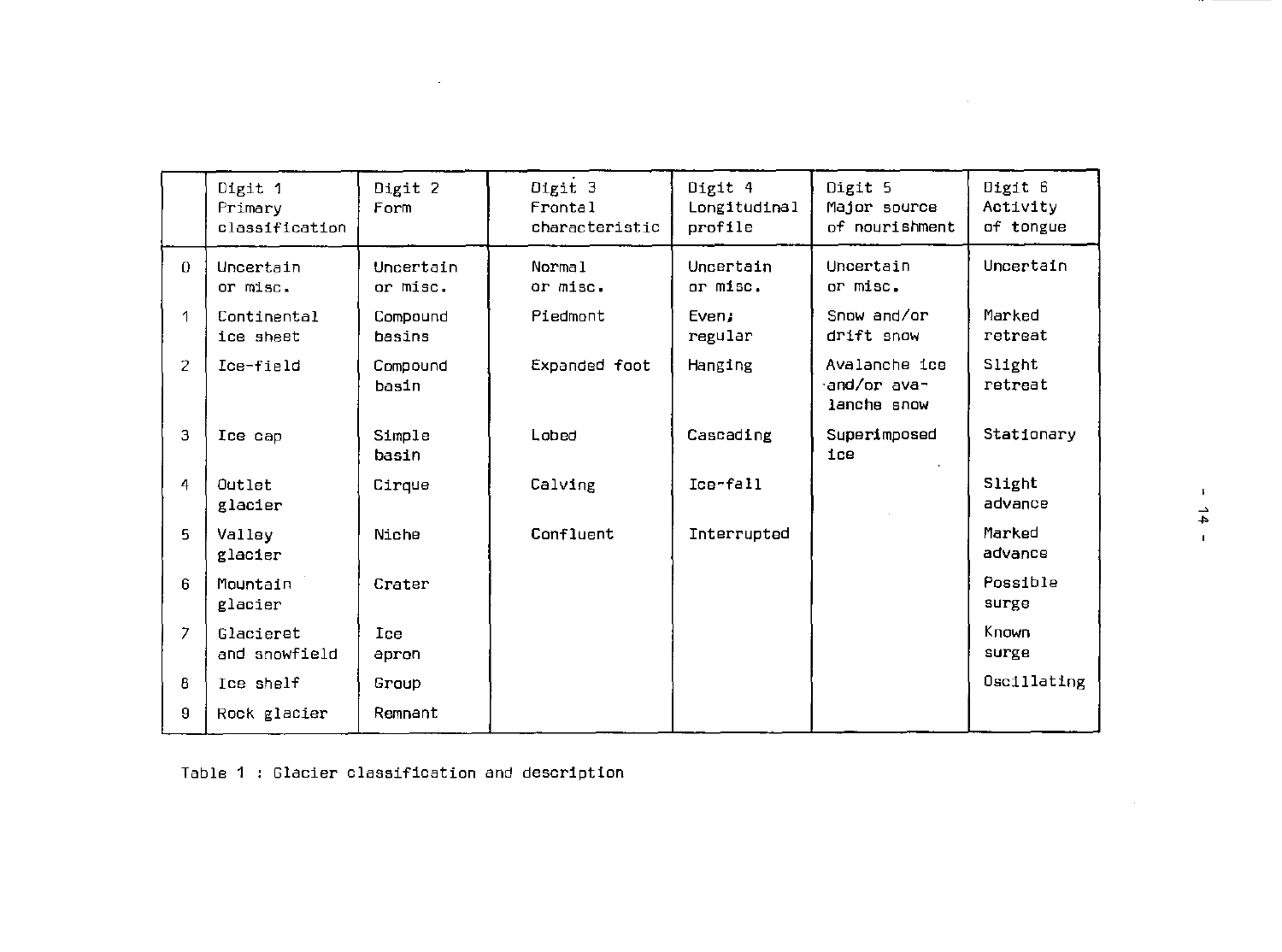drifting. avalanching and/or especially heavy accumulation in certain years; GSUally no marked flow pattern is visible and. therefore. no clear distinction from snowfield is possible. Exists for at least two consecutive summers.

A floating ice sheet of considerable thickness attached to a coast. nourished by glacier(s). snow accumulation on its surface or bottom freezing (Fig. 2bl.

> A glacier-shaped mass of angular rock either with interstitial ice. firn and snow or covering the remnants of a glacier. moving slowly downslope. If in doubt about the ice content. the frequently present surface firn fields should be classified as 'Glacieret and snowfield'.



9Ь

- Digit 2 Form
	- 1 Compound basins

8 Ice shelf

9 Rock glacier

- 2 Compound basin
- 3 Simple basin
- 4 Cirque
- 5 Niche
- 6 Crater
- 7 Ice aprons
- 8 Group

Two or more tributaries of valley glacier type. coalescing (Fig. 3a).

Two or more accumulation basins feeding one glacier (Fig. 3b).

Single accumulation area (Fig. 3c).

Occupies a separate. rounded. steep-walled recess on a mountain side (Fig. 3d).

Small glacier formed in initially V-shaped gUlley or depression on a mountain slope (Fig. 3e].

Dccuring in and/or on volcanic craters.

An irregular. usually thin. ice mass plastered along a mountain slope.

A number of similar ice masses occurring in close proximity and too small to be assessed individually.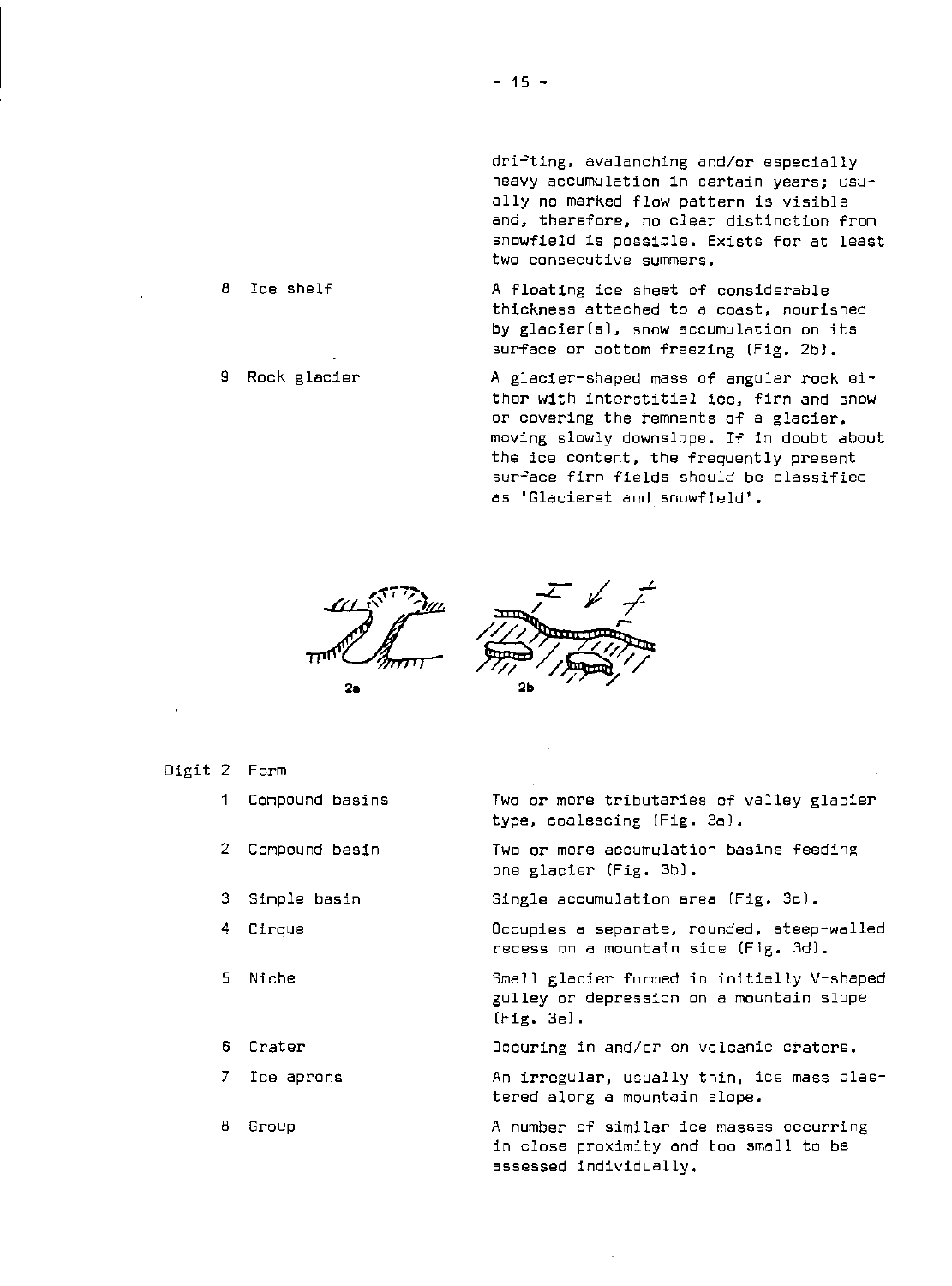



Digit 3 Frontal characteristic

1 Piedmont Ice field formed on a lowland by the lateral expansion of one or the coalescence of several glaciers (Fig. 4a, 4b). 2 Expanded foot Lobe or fan of ice formed where the *lower*  portion of the glacier leaves the confining wall of a valley and extends on  $\bar{z}$ to a less restricted and more level surface. Lateral expansion markedly less than for Piedmont (Fig. 4c). 3 Lobed Tonguelike form of an ice-field or ice cap, see Fig. 4d. Terminus of glacier sufficiently extending 4 Calving into sea or occasionally lake water to produce icebergs; includes - for this inventory - dry land calving. 5 Confluent Glaciers whose tongues come together and flow in parallel without coalescing (Fig.4e).

 $\sim$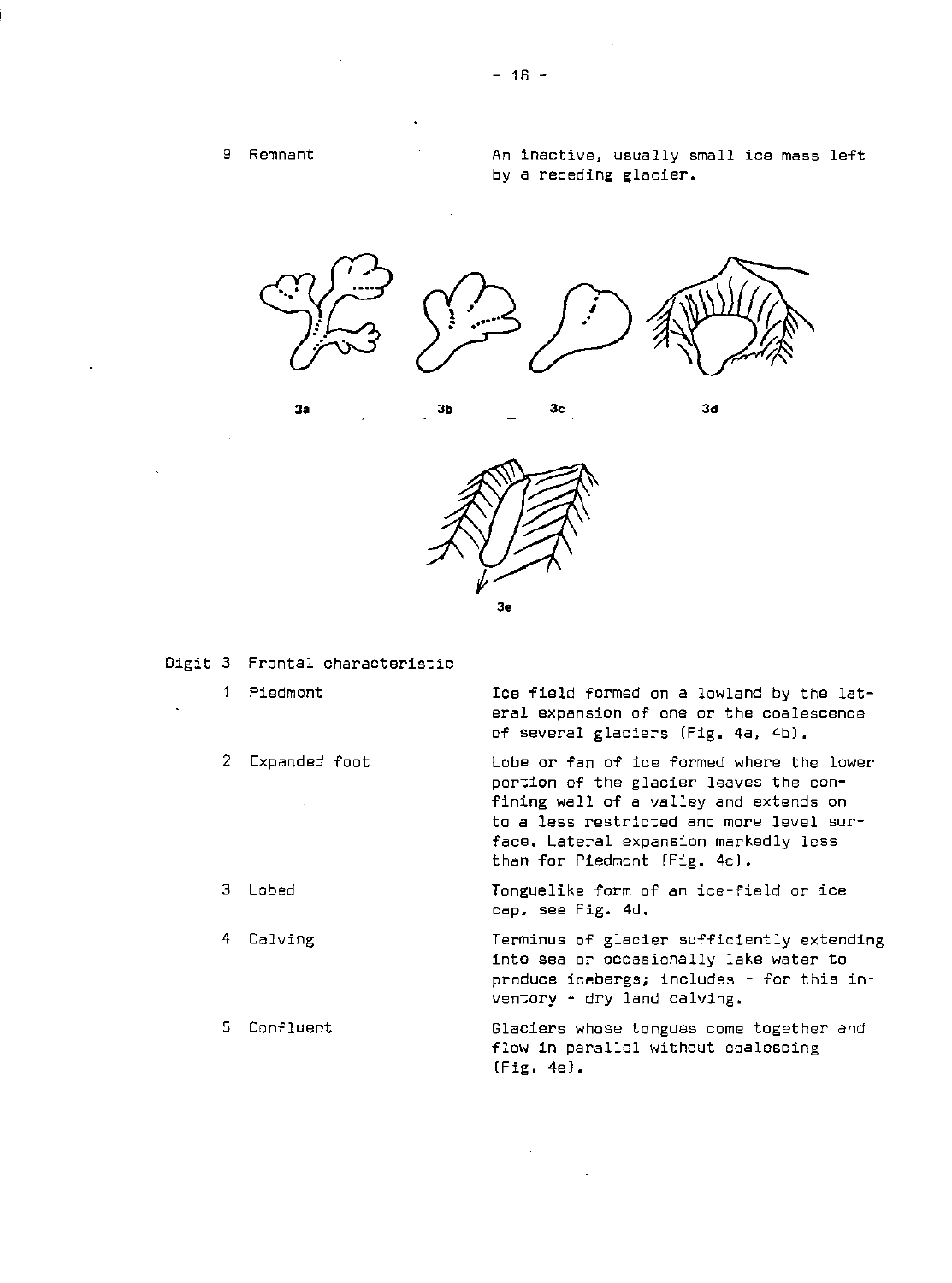

Digit 4 Longitudinal profile

|    | 1 Even; regular | Includes the regular or slightly irregu-<br>lar and stepped longitudinal profile.                                 |
|----|-----------------|-------------------------------------------------------------------------------------------------------------------|
| 2  | Hanging         | Perched on a steep mountain side, or in<br>some cases issuing from a steep hanging<br>valley.                     |
| З. | Cascading       | Descending in a series of marked steps<br>with some crevasses and séracs.                                         |
|    | 4 Ice-fall      | A glacier with a considerable drop in the<br>longitudinal profile at one point causing<br>heavily broken surface. |
| 5. | Interrupted     | Glacier that breaks off over a cliff and<br>reconstitutes below.                                                  |

Digit 5 Major source of nourishment

Self-explanatory

## Digit 6 Activity of tongue

A simple-point qualitative statement regarding advance or retreat of the glacier tongue in recent years, if made for all glaciers on earth, would provide most useful information. The assessment for an individual glacier (strongly or slightly advancing or retreating. etc.) should be made in terms of the world picture and not just that of the local area; however. it seems very difficult to establish an objective. i.e. quantitative basis for the assessment of the tongue activity. A change of frontal position of up to 20 m per year might be classed as a 'slight' advance or retreat. If the frontal change takes place at a greater rate it would be called 'marked'. Very strong advances or surges might shift the glacier front by more than 500 m per year.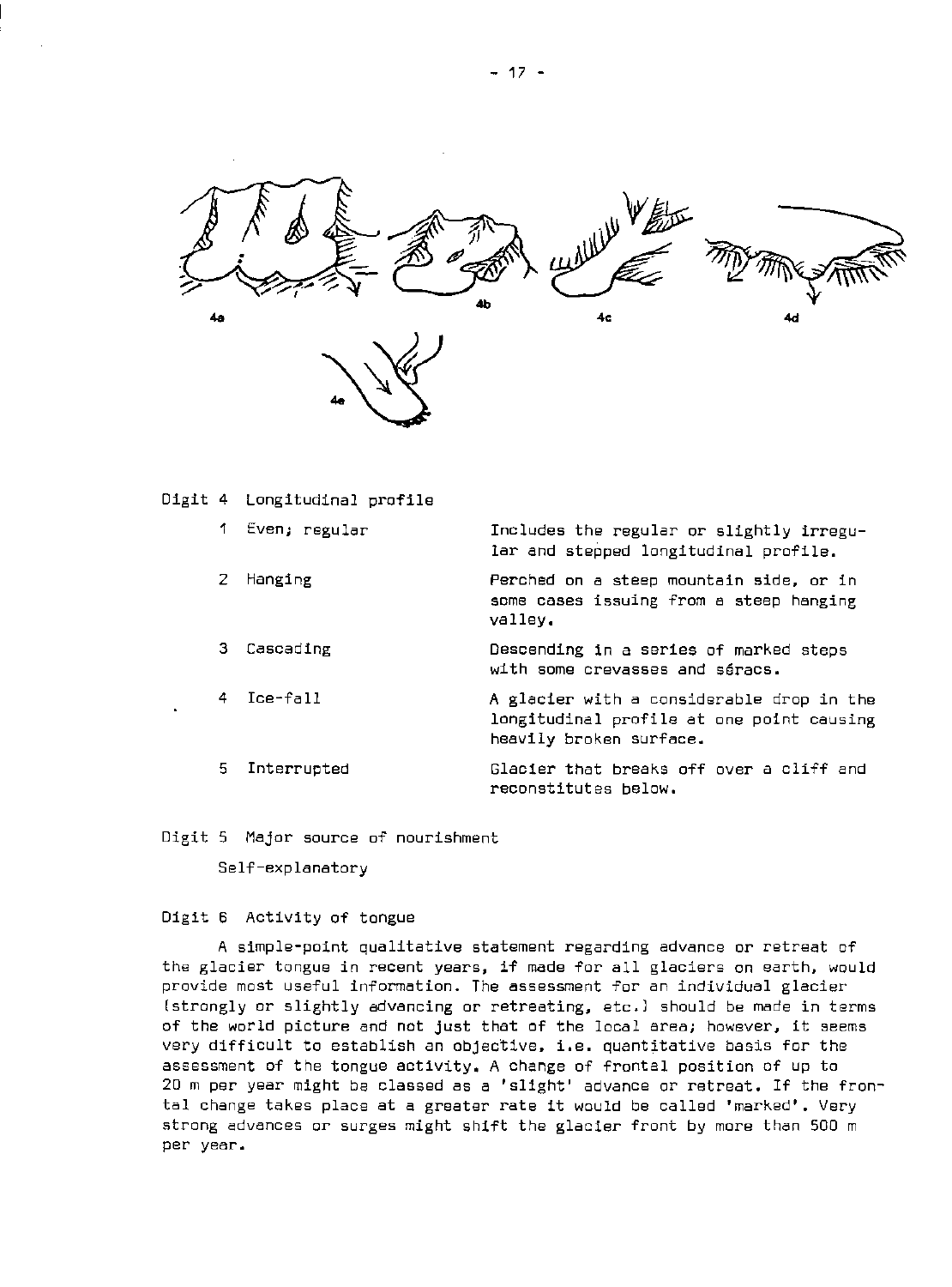Digit 6 expresses qualitatively the annual tongue activity. If observations are not available on an annual basis then an average annual activity should be given. In either case the period of measurement should be given under 'Period for which tongue activity was assessed' in field 51-55 of punch card 3 on the data sheet.

In case the tongue activity is inferred qualitatively on the basis of tongue shape or other criterion (i.e. no previous observations) only the last two digits in field 51-55 of punch card 3 ('Period for which tongue activity was assessed') should be given to denote the date of the observed tongue state.

#### - Period for which tongue activity was assessed

See Classification, Digit 6.

#### - Moraines

Two digits to be given. Digit 1: moraines in contact with present-day glacier Digit 2: moraines farther downstream

> o no moraines 1 terminal moraine 2 lateral and/or medial moraine 3 push moraine 4 combination of 1 and 2 5 combination of 1 and 3 6 combination of 2 and 3 7 combination 1, 2 and 3 8 debris. uncertain if morainic 9 moraines. type uncertain or not listed.

#### - Snow line for total glacier

Under 'Snow line for total glacier' that height of the transient snow line should be given which is closest to the height Qf the firn line for the year concerned. By definition, the highest position of the transient snow line at the end of the budget year is called firn line ("Altschneelinie"). The transient snow line marks the lower edge of the receding snow cover of the winter just past. at anyone point of time.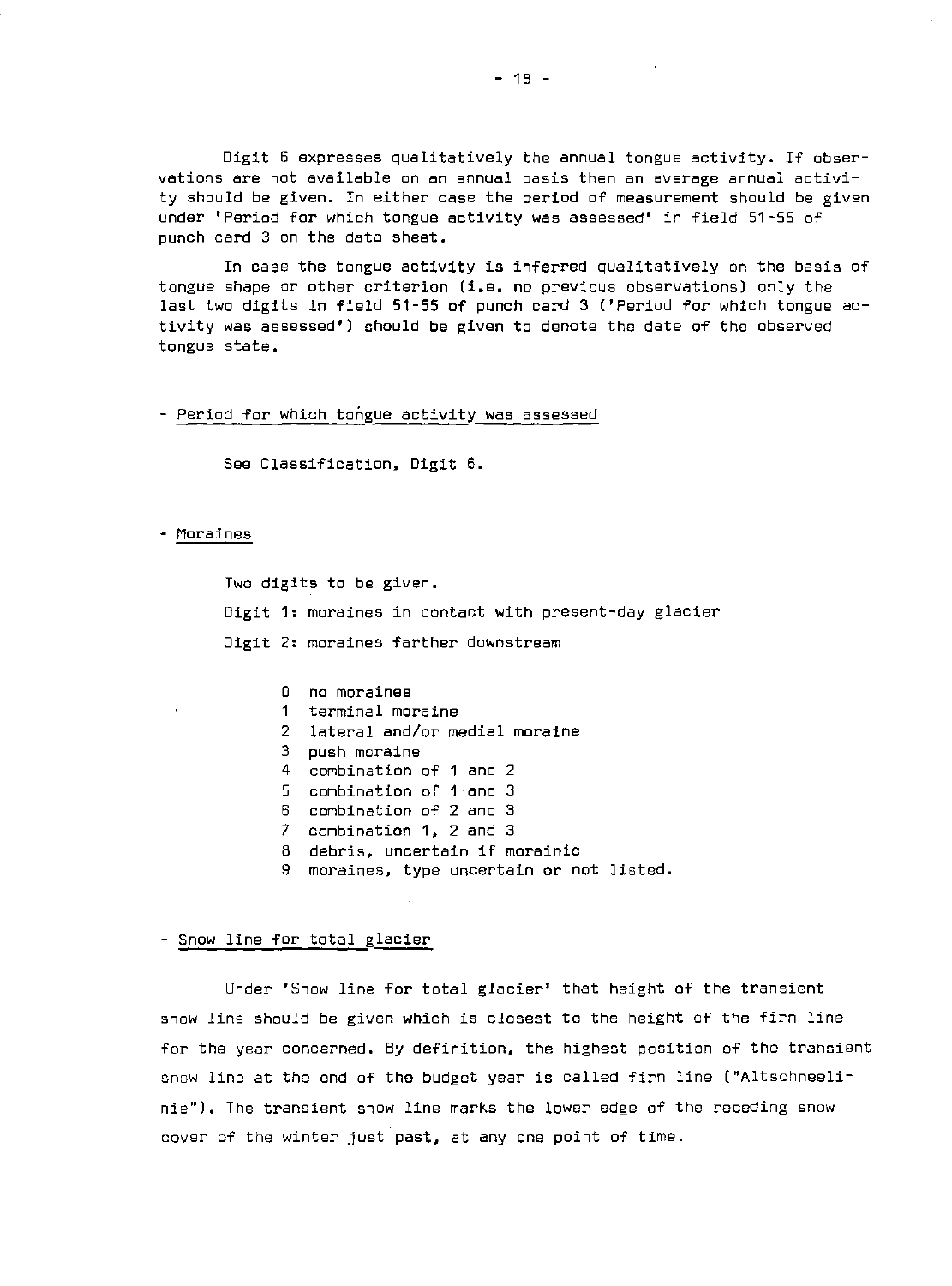To assess the height of the snow line. a contour line must be chosen in such a way that the snow-covered area below it is of the same size as the snow-free area above it. However. the snow line is frequently dispersed. i.8. it forms several small islands. In this case. when calculating the height of the snow line. one has to take into account the differences in the height of the snow line and that of the islands (weighting: surface x difference in height). Ideally. the snow line data for all the glaciers of an area should refer to the same year.

#### - Mean depth

Only to be shown an the data sheet if the depths af large parts af the glacier bed are known.

#### - Remarks

Remarks should be in English. The manner of presentation is left to the investigator. It must. however. be explained in order to facilitate access to the data. In field 14-15 of the first card for remarks (punch card 4) the 'Total number of punch cards with remarks' must be entered. The remarks can, for instance, consist of the following information:

- Critical comments on any of the 41 parameters of the data sheet (e.g. how close is the snow line to the firn line. comparison of year concerned with other years).
- Special glaCier types and glacier characteristics which. because of the nature of the classification scheme, are not described in sufficient detail (e.g. ogives, "melt structures". glacier dammed lakes).
- Additional parameters of special interest to the country concerned. e.g. area of altitudinal zones. inclination. etc.
- It is often useful to divide the snow line into several sections (because of different exposition or nourishment). In such cases the snow line data of each section can be recorded separately here. However. a 'Snow line for total glacier' should be given in any case on punch card 3. i.e. even if the snow line has been divided.
- Literature on the glacier concerned (transliterated),
- Any other remarks.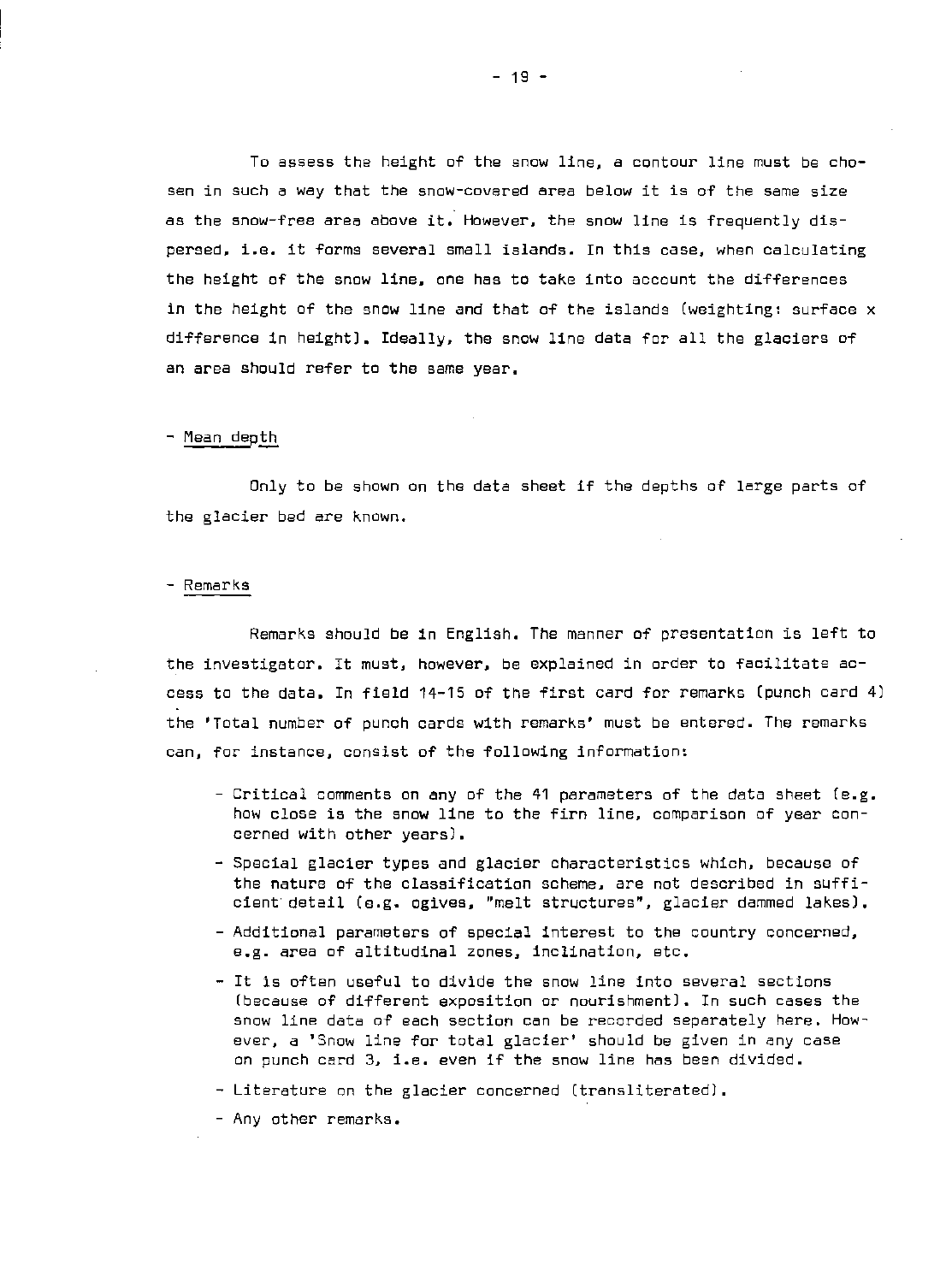# APPENDIX

 $\bar{\mathcal{A}}$ 

 $\sim 10^{-1}$ 

 $\hat{\mathbf{v}}$ 

 $\overline{\phantom{a}}$ 

 $\sim 10^7$ 

Denotation of political states Denotation of continents Standard Data Sheet (with example) Specimen punch cards (with example)

 $\sim$   $\alpha$ 

 $\bar{\mathcal{A}}$ 

 $\sim 10^{11}$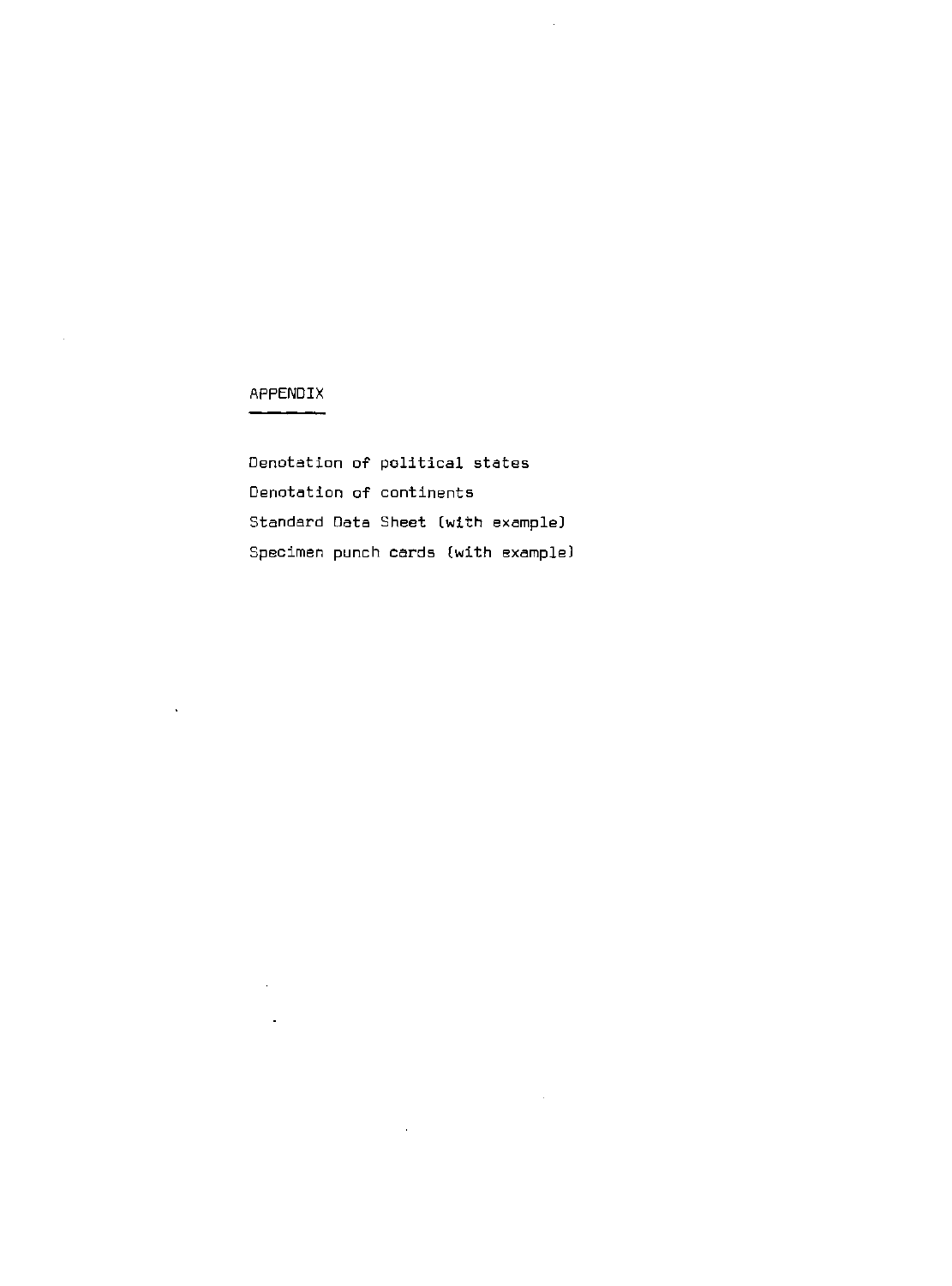## Denotation of political states

 $\sim 10^7$ 

(based on official abbreviations for automobiles, \* no official abbreviations, denotation given by TTS)

| <b>AFG</b>   | Afghanistan              | FI         | F111                               |
|--------------|--------------------------|------------|------------------------------------|
| AL.          | Albania                  | <b>SF</b>  | Finland                            |
| DZ.          | Algeria                  | F.         | France                             |
| <b>AND</b>   | Andorra                  |            |                                    |
| AN           | *Angola                  | <b>GA</b>  | *Gabon                             |
| RA           | Argentina                | <b>WAG</b> | Gambia                             |
| <b>AUS</b>   | Australia                | O.         | Germany, Federal Republic          |
| Α            | Austria                  | <b>DDR</b> | Germany, Democratic Republic       |
|              |                          | GH         | Ghana                              |
| BS.          | Bahamas                  | GR         | Greece                             |
| <b>BRN</b>   | Bahrain                  | GB         | Great Britain and Northern Ireland |
| BA           | *Bangladesh              | GN         | *Grenada                           |
| <b>BDS</b>   | Barbados                 | <b>GCA</b> | Guatemala                          |
| в            | Belgium                  | GU         | *Guinea                            |
| BU           | *Bhutan                  | PG.        | *Guinea-Bissau                     |
| RB           | Bolivia                  | <b>GUY</b> | Guyana                             |
| RB           | Botswana                 | <b>RH</b>  | Haiti                              |
| <b>BR</b>    | Brazil                   | BН         | Honduras                           |
| <b>BG</b>    | Bulgaria                 | н          | Hungary                            |
| <b>BUR</b>   | Burma                    |            |                                    |
| RU           | Burundi                  | <b>IS</b>  | Iceland                            |
| <b>BRU</b>   | Brunei                   | IND        | India                              |
| $TC$ $\cdot$ |                          | RI         | Indonesia                          |
| <b>CDN</b>   | Cameroun<br>Canada       | IR.        | Iran                               |
|              |                          | IRQ        | Iraq                               |
| WL           | *Cape Verde Islands      | <b>EIR</b> | Irish Republic                     |
| <b>RCA</b>   | Central African Republic | IL         | Israel                             |
| <b>TCH</b>   | Chad                     | Ι.         | Italy                              |
| <b>RCH</b>   | Chile                    | CI         | Ivory Coast                        |
| CN           | *China                   |            |                                    |
| CO.          | Colombia                 | JA         | Jamaica                            |
| СM           | *Comoro Islands          | J          | Japan                              |
| <b>RCB</b>   | Congo                    | <b>HKJ</b> | Jordan, Hashemite Kingdom of       |
| CR           | Costa Rica               | <b>EAK</b> | Kenya                              |
| C            | Cuba                     | ĸ          | Khmer Republic (Cambodia)          |
| СY           | Cyprus                   | ROK        | Korea, North                       |
| <b>CS</b>    | Czechoslovakia           | <b>KOR</b> | Korea, South                       |
| D٧           | Dahomey                  | <b>KWT</b> | Kuwait                             |
| DK.          | Denmark                  |            |                                    |
| DOM          | Dominican Republic       | <b>LAS</b> | Laos                               |
|              |                          | <b>RL</b>  | Lebanon                            |
| EC           | Ecuador                  | LS.        | Lesotho                            |
| ET           | Egypt                    | LI.        | *Liberia                           |
| ES.          | *El Salvador             | LA.        | *Libyan Arab Republic              |
| <b>GE</b>    | *Equatorial Guinea       | FL         | Liechtenstein                      |
| ETH          | Ethiopia                 | L.         | Luxembourg                         |
|              |                          |            |                                    |

 $\sim$   $\sim$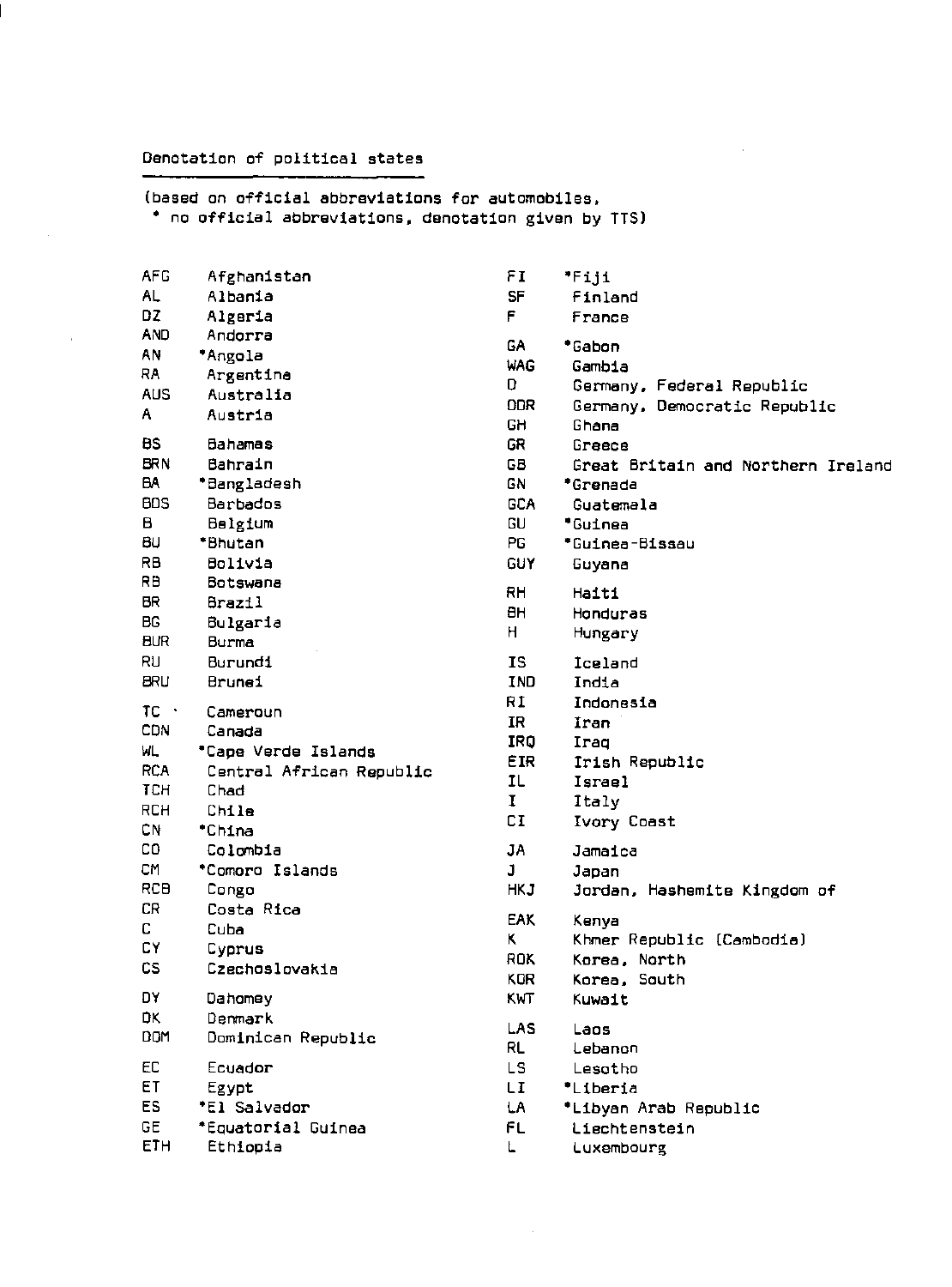# **Denotation of political states (cont.}**

| RM         | Madagascar                   | ΖA           | South Africa                         |
|------------|------------------------------|--------------|--------------------------------------|
| MW         | Malawi                       | E.           | Spain                                |
| <b>MAL</b> | Malaysia                     | <b>CL</b>    | Sri Lanka                            |
| ML         | *Maldives                    | SJ           | *Sudan, Democratic Republic          |
| RMM        | Mali                         | <b>SME</b>   | Surinam                              |
| м          | Malta                        | SD           | Swaziland                            |
| MU         | *Mauritania                  | S.           | Sweden                               |
| MS         | Mauritius                    | CH.          | Switzerland                          |
| <b>MEX</b> | Mexico                       | <b>SYR</b>   | Syria                                |
| MO.        | *Moçambique                  |              |                                      |
| МC         | Monaco                       | RT           | Taiwan                               |
| MN         | *Mongolian People's Republic | <b>EAT</b>   | Tanzania                             |
| MA         | Morocco                      | $\mathsf{T}$ | Thailand                             |
|            |                              | TG           | Togo                                 |
| NA         | *Nauru                       | TO           | *Tonga                               |
| <b>NEP</b> | <b>Nepal</b>                 | TA           | *Transkei                            |
| NL.        | Netherlands                  | TΙ           | Trinidad and Tobago                  |
| NZ.        | New Zealand                  | <b>TN</b>    | Tunisia                              |
| <b>NIC</b> | Nicaragua                    | <b>TR</b>    | Turkey                               |
| RN         | Niger                        |              |                                      |
| WAN        | Nigeria                      | <b>EAU</b>   | Uganda                               |
| N          | Norway                       | SU.          | Union of Soviet Socialist Republics  |
|            |                              | <b>AE</b>    | *United Arab Emirates                |
| <b>OM</b>  | *Oman                        | <b>USA</b>   | United States of America             |
| <b>PAK</b> | Pakistan                     | нv           | Upper Volta                          |
| PA         | Panama                       | u            | Uruguay                              |
| PN         | *Papua New Guinea            | V            | Vatican City State                   |
| PY         | Paraguay                     | YV           | Venezuela                            |
| PE.        | Peru                         | VN           | *Vietnam                             |
| RP         | Philippines                  |              |                                      |
| PL.        | Poland                       | WS           | Western Samoa                        |
| P          | Portugal                     | <b>YMN</b>   | Yemen, Arab Republic (North Yemen)   |
|            |                              | Y            | *Yemen, People's Democratic Republic |
| QA         | *Qatar                       |              | (South Yemen)                        |
| <b>RSR</b> | Rhodesia                     | YU           | Yugoslavia                           |
| К          | Romania                      |              |                                      |
| RWA        | Rwanda                       | <b>CGO</b>   | Zaire                                |
|            |                              | <b>RNR</b>   | Zambia                               |
| <b>RSM</b> | San Marino                   |              |                                      |
| ST         | *Sao Tomá e Principe         |              |                                      |
| SA.        | Saudi Arabia                 |              |                                      |
| SN         | Senegal                      |              |                                      |
| SY         | Seychelles                   |              |                                      |
| WAL        | Sierra Leone                 |              |                                      |
| <b>SGP</b> | Singapore                    |              |                                      |

**SP ·Somali Democratic Republic**